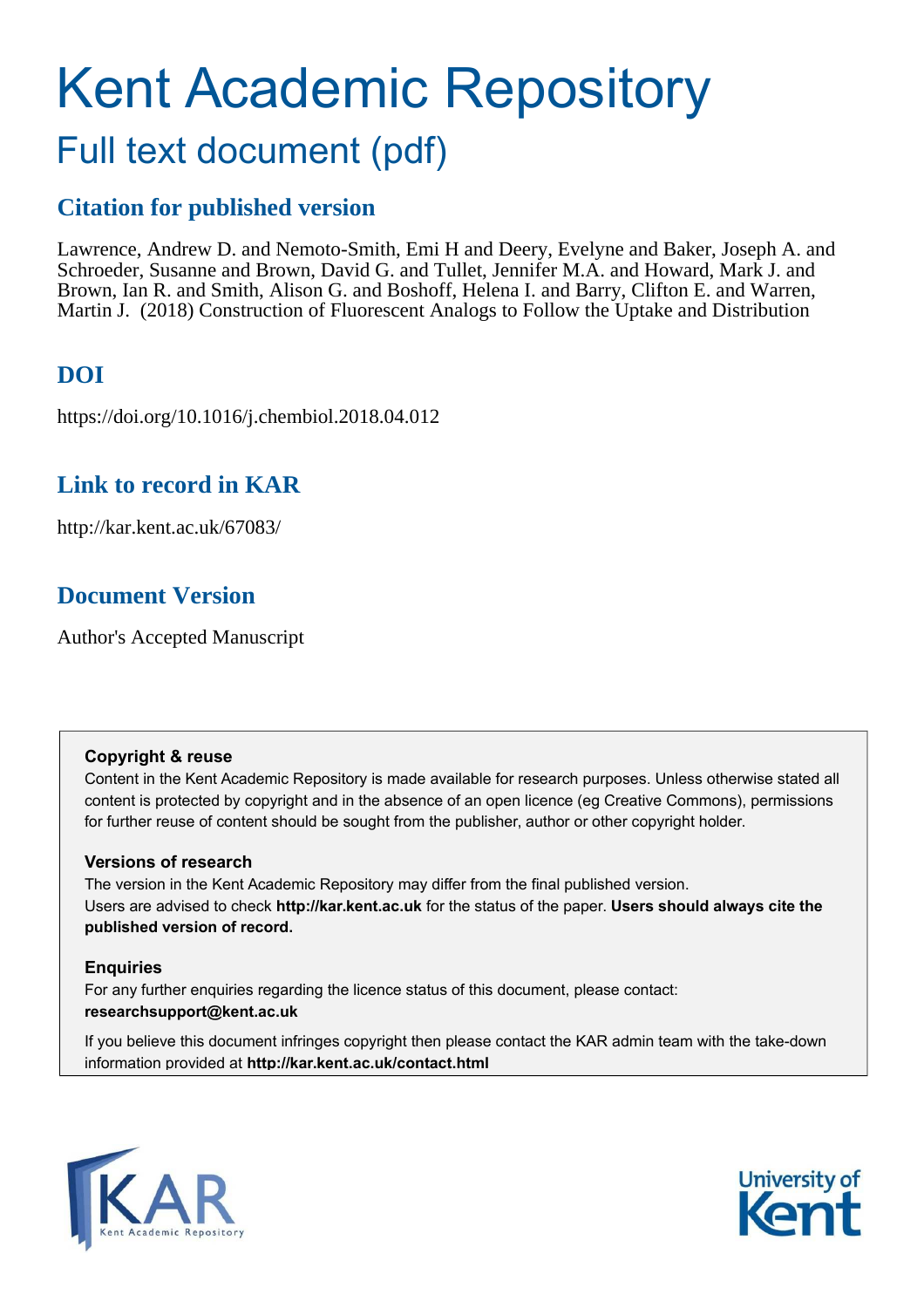Construction of fluorescent analogues to follow the uptake and distribution of cobalamin (vitamin  $B_{12}$ ) in bacteria, worms and plants.

Andrew D. Lawrence<sup>1,2</sup> Emi Nemoto-Smith<sup>1,2,3</sup>, Evelyne Deery<sup>1</sup>, Joseph A. Baker<sup>1</sup>, Susanne Schroeder<sup>1</sup>, David G. Brown<sup>1</sup>, Jennifer M. A. Tullet<sup>1</sup>, Mark J. Howard<sup>1</sup>, Ian R. Brown<sup>1</sup>, Alison G. Smith<sup>4</sup>, Helena I. Boshoff<sup>3</sup>, Clifton E. Barry III<sup>3</sup>, Martin J. Warren<sup>1</sup>

<sup>1</sup>School of Biosciences, University of Kent, Canterbury, Kent, CT2 7NJ, UK.

<sup>2</sup>Contributed equally to this work

<sup>3</sup>National Institute of Allergy and Infectious Diseases, National Institutes of Health, Bethesda, MD 20850, USA

<sup>4</sup>Department of Plant Sciences, University of Cambridge, Downing Street, Cambridge, CB2 3EA, UK.

\*Lead Contact: Martin J Warren; email m.j.warren@kent.ac.uk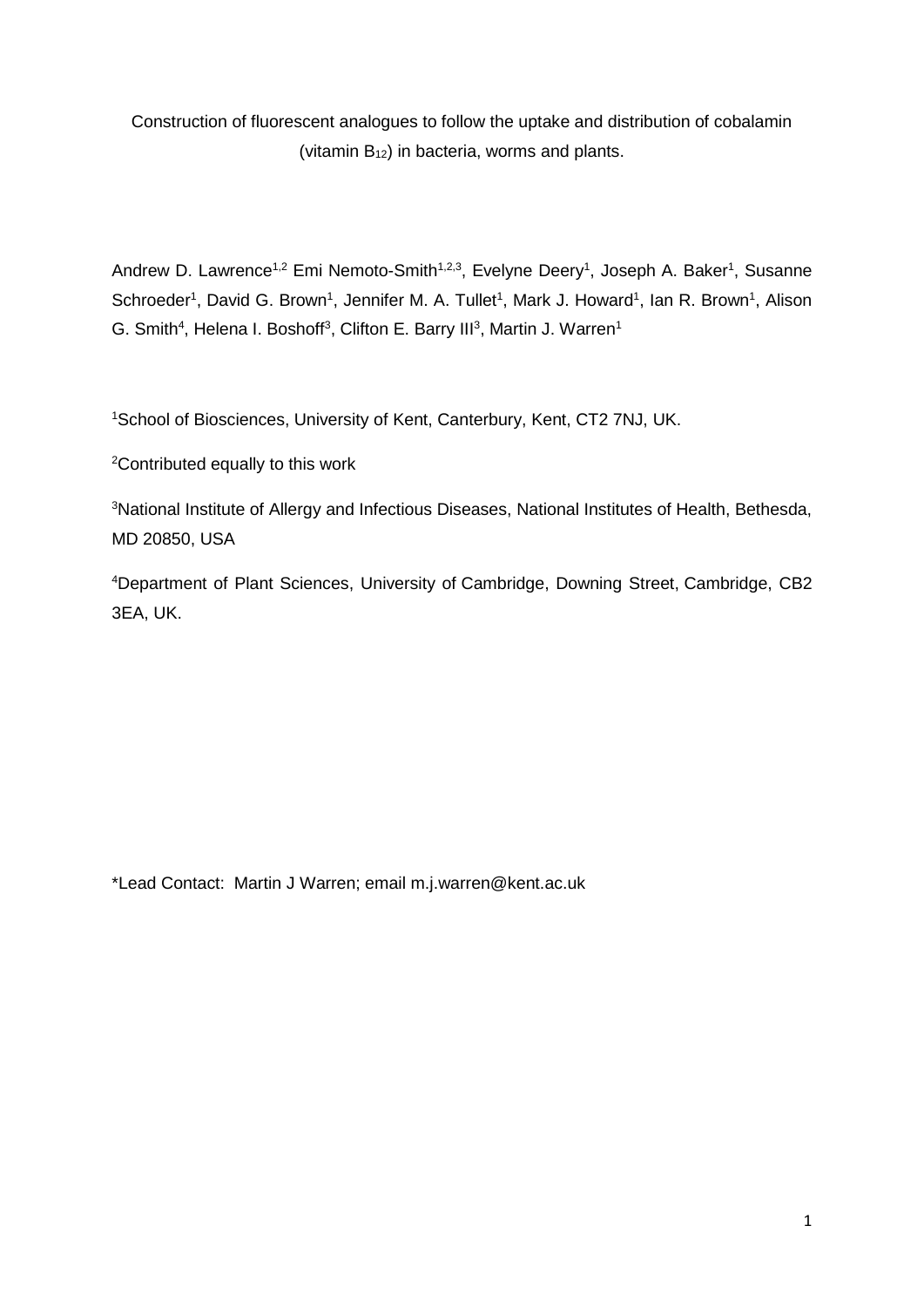#### **SUMMARY**

Vitamin  $B_{12}$  is made by only certain prokaryotes yet is required by a number of eukaryotes such as mammals, fish, birds, worms and Protista, including algae. There is still much to learn about how this nutrient is trafficked across the domains of life. Herein, we describe ways to make a number of different corrin analogues with fluorescent groups attached to the main tetrapyrrole-derived ring. A further range of analogues were also constructed by attaching similar fluorescent groups to the ribose ring of cobalamin, thereby generating a range of complete and incomplete corrinoids to follow uptake in bacteria, worms and plants. By using these fluorescent derivatives we were able to demonstrate that Mycobacterium tuberculosis is able to acquire both cobyric acid and cobalamin analogues, that Caenorhabditis elegans takes up only the complete corrinoid, and that seedlings of higher plants such as Lepidium sativum are also able to transport  $B_{12}$ .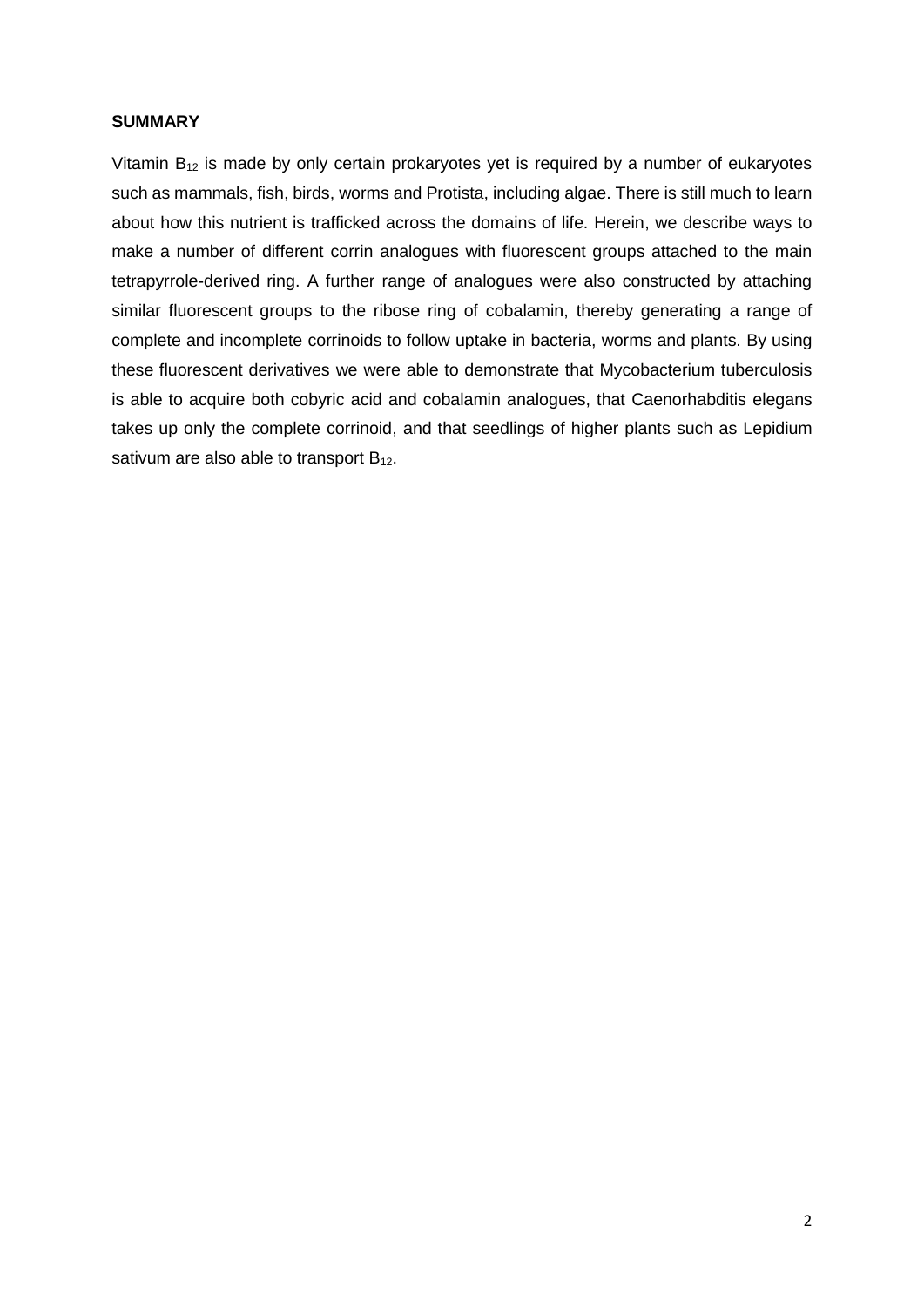#### **INTRODUCTION**

The cobamides encompass a group of closely structurally related nutrients, cofactors and coenzymes that harbour a cobalt-containing corrin ring, and are often loosely referred to as vitamin  $B_{12}$  (Figure 1)(Renz, 1999; Warren, et al., 2002). These molecules vary in the nature of the upper ligand attached to the cobalt and the character of the lower nucleotide loop. Cobalamin, for instance, contains dimethylbenzimidazole as the base in the nucleotide loop but this is replaced with adenine in pseudocobalamin (Figure 1) (Degnan, et al., 2014; Maggio-Hall and Escalante-Semerena, 2003). In the biologically active forms of cobalamin the cobalt ion is normally either adenosylated (adenosylcobalamin) or methylated (methylcobalamin) (Banerjee and Ragsdale, 2003) whilst vitamin  $B_{12}$  represents the cyanolated derivative of cobalamin that is produced during the commercial extraction and isolation of the nutrient (Martens, et al., 2002). However, the term  $B_{12}$  is frequently used to refer to all forms of cobalamin.

Cobamides are produced exclusively by certain prokaryotes (Roth, et al., 1996). Apart from cobalamin and pseudocobalamin, further variants with shorter nucleotide chain lengths and/or alternative nucleotide bases are synthesized by different bacteria (Degnan, et al., 2014; Krautler, et al., 2003; Renz, 1999). Cobamides are made via either an anaerobic or aerobic biochemical pathway, both involving around thirty enzyme-mediated steps (Blanche, et al., 1995; Deery, et al., 2012; Moore, et al., 2013; Warren, et al., 2002). The key steps of the aerobic pathway are shown in Figure 1, which concisely depicts contraction of the tetrapyrrole ring, insertion of the cobalt ion and building of the nucleotide loop. Variations in the construction of the lower nucleotide loop, mediated by different substrate preferences for bases and linkers (Figure 1) during its biosynthesis, give rise to the assorted cobamides that are found in nature (Chan and Escalante-Semerena, 2011; Crofts, et al., 2013; Krautler, et al., 2003; Maggio-Hall and Escalante-Semerena, 2003; Zayas, et al., 2007). Many prokaryotic microorganisms (Allen and Stabler, 2008; Degnan, et al., 2014; Gray and Escalante-Semerena, 2009) and microbial eukaryotes (Croft, et al., 2005; Helliwell, et al., 2016) rely on other producers of cobamides, where both bacteria and archaea can be counted, and therefore have to recover the nutrient from the environment they inhabit. Such salvage systems often involve remodelling of the lower nucleotide loop to produce the corrin variant that suits the new host.

In this respect bacteria, as well as archaea, can be divided into a range of classes with regards to their  $B_{12}$  requirements. There are bacteria that make their own cobalamin, those that are auxotrophic for the nutrient, those that require cobalamin for some non-essential processes and those that do not require the nutrient at all. In this way the nutrient plays an important role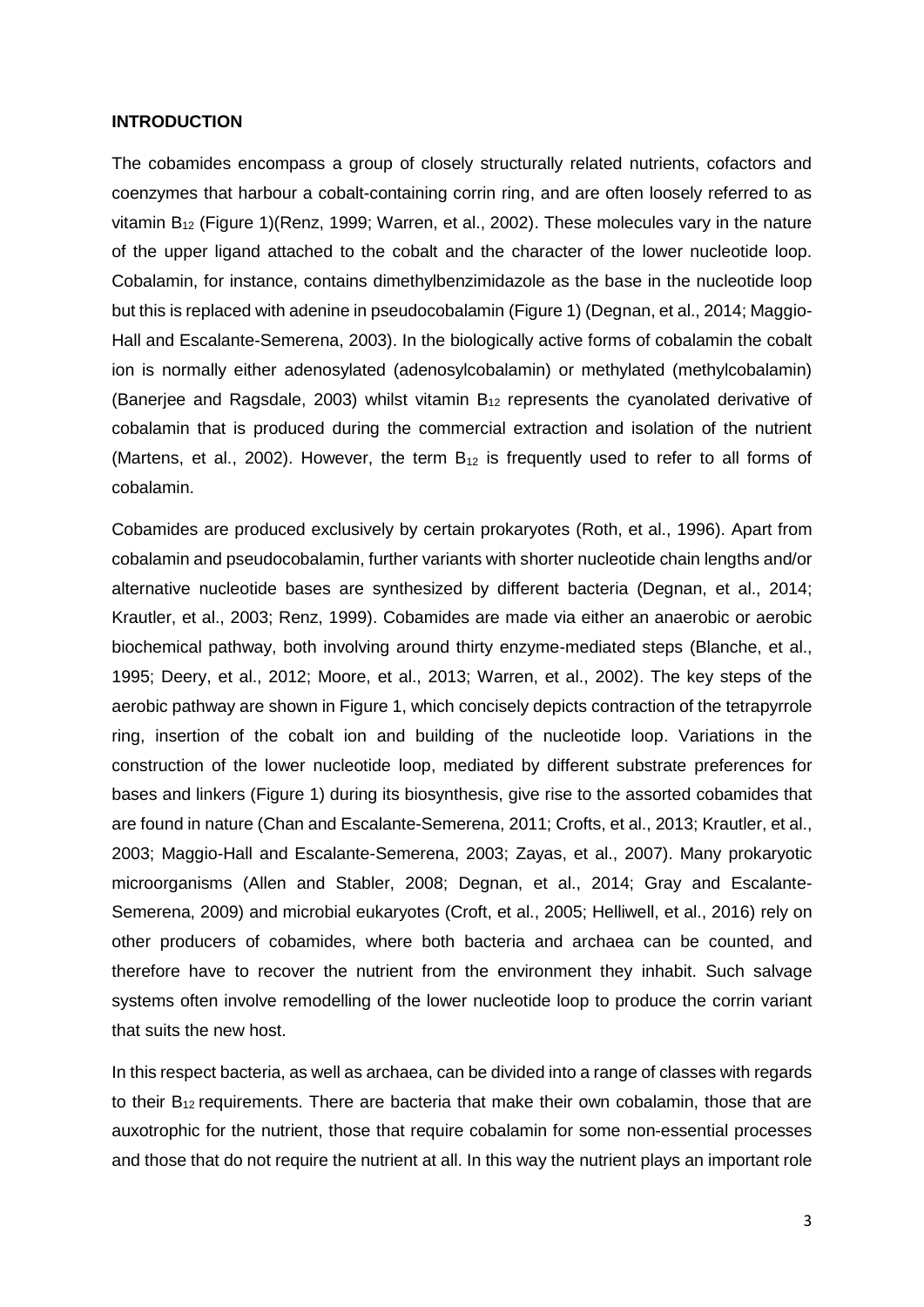in bacterial ecology, especially in complex microbial communities (Degnan, et al., 2014; Helliwell, et al., 2016). However, little is known about the movement of cobamides in such communities, whether it is specifically shared or exchanged in mutualistic or symbiotic relationships.

Bacteria are also the source of cobalamin for a large number of eukaryotes that require the nutrient for either specific methylation or isomerisation reactions. For instance, approximately 50% of all microalgal species require cobalamin for growth, and it has been shown that bacteria can provide this compound in course of a symbiotic exchange for photosynthate (Croft, et al., 2005). Similarly, enteric bacteria are the source of cobalamin (Roth, et al., 1996) in ruminants such as cattle and, as dairy products and meat represent a major form of human dietary cobalamin, are therefore also responsible for most of the cobalamin found in humans (Brito, et al., 2015; Girard, et al., 2009). Other eukaryotes, including nematode worms (Yilmaz and Walhout, 2014), fish (Greibe, et al., 2012) and birds (Zaman and Zak, 1989) have to acquire cobalamin as part of their diets from  $B_{12}$ -producing bacteria. Within eukaryotic cells cobalamin is further compartmentalised, with methylcobalamin found in the cytoplasm associated with methionine synthase and adenosylcobalamin located within the mitochondria with its cognate enzyme methylmalonyl CoA mutase (Gherasim, et al., 2013; Watkins and Rosenblatt, 2013). There is the added complication of translocation through the body of multicellular organisms, requiring some form of vascular transport.

Therefore, from their prokaryotic origins, cobamides such as cobalamin undergo a complex journey through many different domains and kingdoms of life, a journey that involves scavenging, recycling, modification and compartmentalisation. In terms of understanding the role played by cobamides in ecology, health and disease there is a need to devise sensitive methods to follow the nutrient on this biological voyage. Following the movement of cobamides has proved difficult as the nutrient is normally required in small quantities. One way of following cobamides along their transformation and transportation chain is to use fluorescent derivatives coupled to the cobalamin molecule to allow its detection via fluorescence microscopy (Lee and Grissom, 2009; Smeltzer, et al., 2001). The most common of these fluorescent cobalamin derivatives involve attachment of a fluorophore to either the cobalt ion or to the ribose ring of the lower nucleotide. However, attachment to the cobalt ion involves modifications that are usually light sensitive whereas conjugation to the ribose can be easily removed through nucleotide loop remodelling when such molecules are taken up by bacteria. Attachment of fluorophores to the side chains of the corrin macrocycle have also been reported. However, this attachment requires the hydrolysis of one of the amide side chain and the separation of a range of derivatives prior to the modification. This is low yielding process. Alternatively, a fluorophore could also be attached to the carboxylic acid side chain of cobyric acid, but this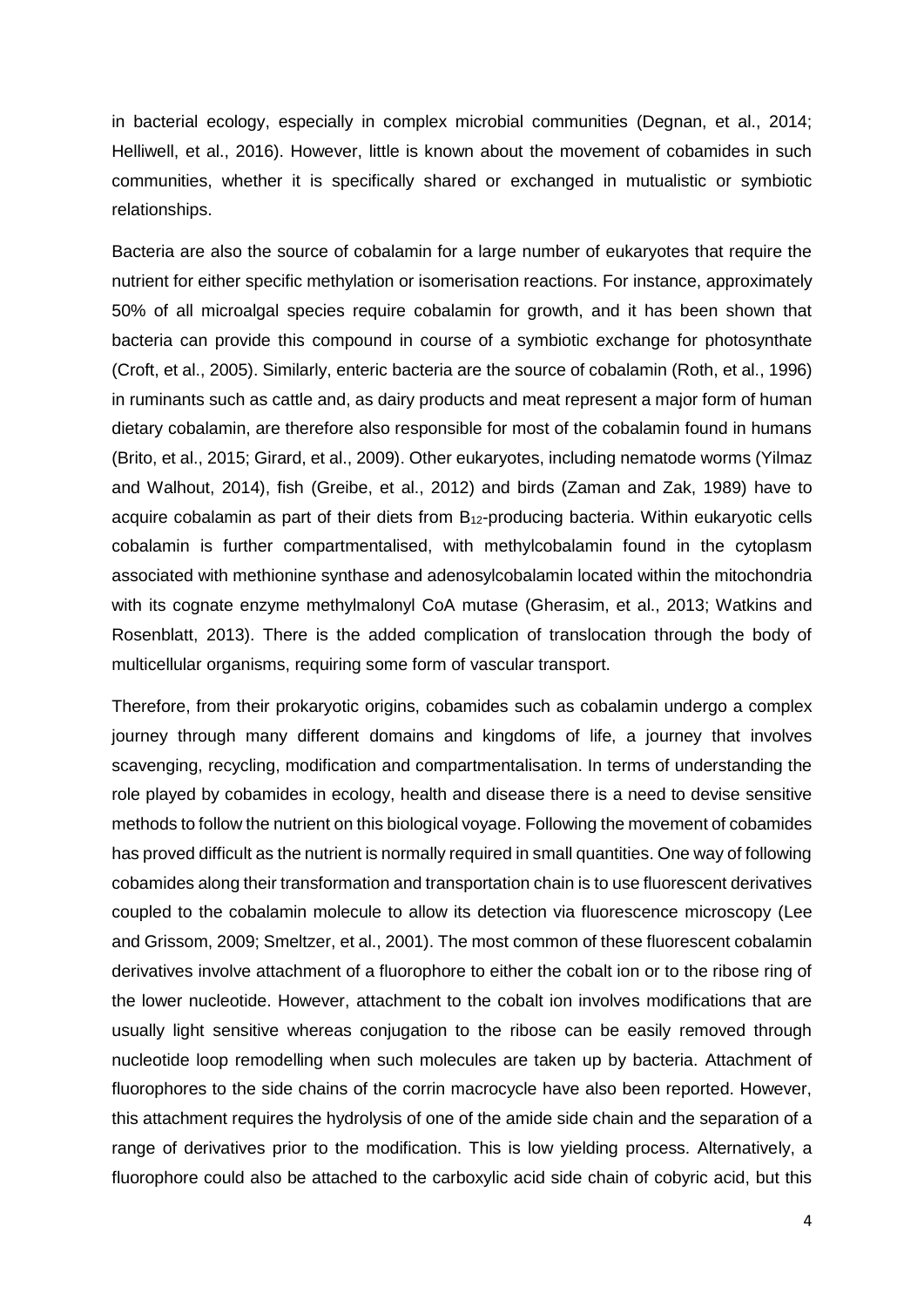would prevent the molecule from being converted into a cobalamin analogue in vivo. Herein, we describe ways to attach fluorophores directly to the C5 position of the corrin ring according to our understanding of how the corrin ring is constructed. We also report on which of these C5-modified corrin variants, together with some ribose-modified fluorophores, are taken up by a range of different organisms.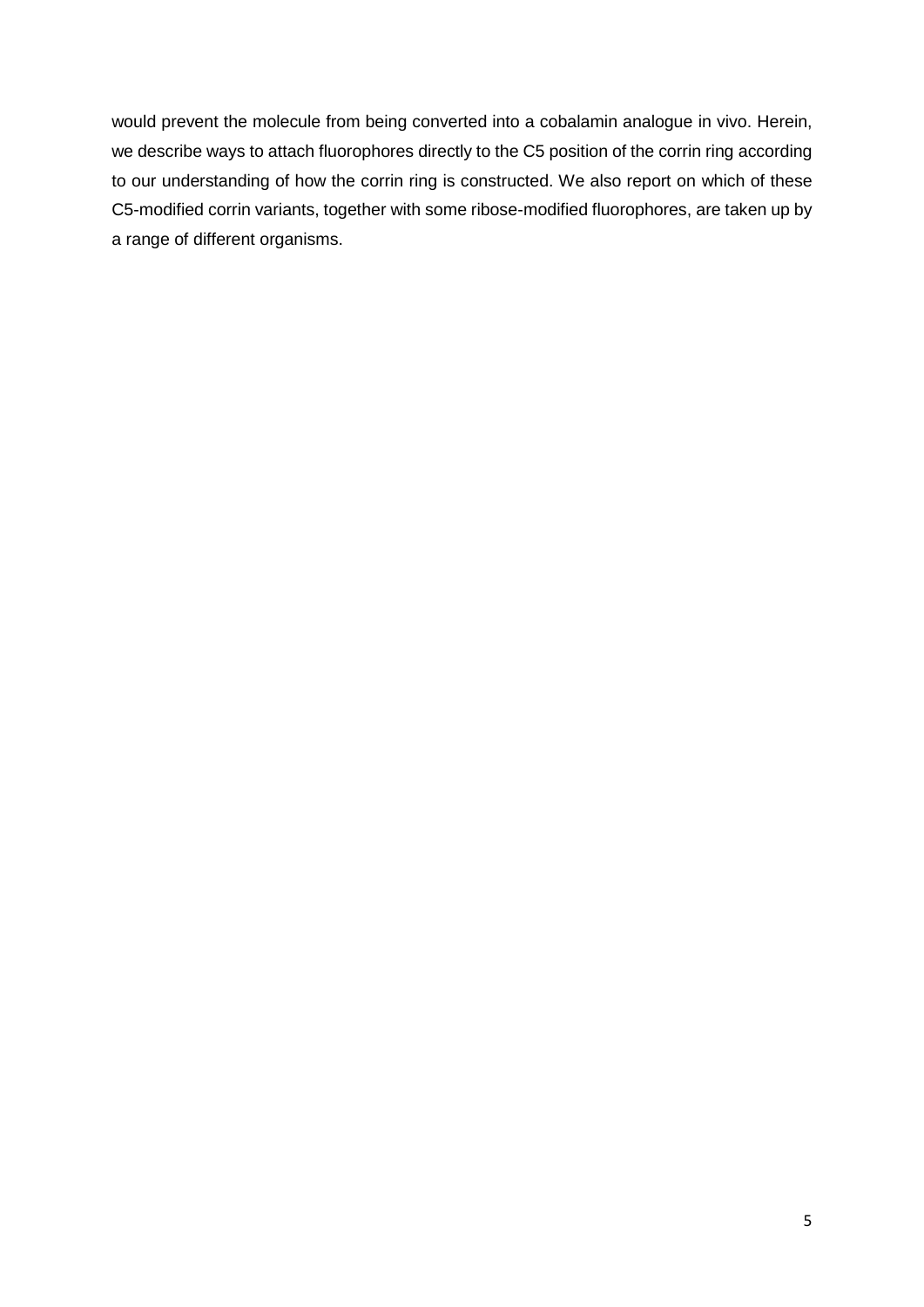#### **RESULTS**

**Synthesis of C5-allyl HBA.** The transformation of uroporphyrinogen III into a corrin involves, amongst other events, the addition of 8 S-adenosyl-L-methionine (SAM) derived methyl groups, the last of which is added to the C5 position (Deery, et al., 2012; Warren, et al., 2002). We hypothesized that it may be possible to use SAM analogues, with extended chain lengths, to alkylate the C5 position (Figure 2). This requires the isolation of precorrin-7, the substrate for the final methyltransferase, CobL. We recently reported the construction of a recombinant E. coli strain from which precorrin-7 can be purified (Deery, et al., 2012). Methylation of precorrin-7 by CobL generates precorrin-8, which is isomerised by CobH to generate hydrogenobyrinic acid (HBA). We sought to modify the C5 position by employing an allyl analogue of SAM (Dalhoff, et al., 2006; Dalhoff, et al., 2006) with a view to making the respective C5-modified HBA derivative (C5-allyl HBA) (Figure 2).

When precorrin-7 was incubated with CobL, CobH and allyl-SAM the colour of the solution changed from yellow to orange consistent with the expected enzymatic transformation. The observed shift in the UV-visible spectrum of the starting material with a maximum absorption at 400 nm to a new species with maxima at 328, 520 and 555 nm is characteristic of the formation of a HBA-like molecule. Analysis of the reaction mixture by HPLC-MS identified a new compound with m/z 907.4 (Figure S1). The observed increase in mass and change in UV-visible spectrum confirms the addition of an allyl group to the macrocycle and indicates that migration of the C11 methyl group to C12 has occurred.

The yield of allyl-HBA obtained from this initial reaction was less than 50%, with the other major product being allyl-precorrin-8. The presence of allyl-precorrin-8 suggested that CobH is the rate limiting step in this reaction sequence. We considered that the lower activity of CobH could be due to spatial constraints resulting from the larger substrate and therefore we decided to make a number of structure-based (Shipman, et al., 2001) mutations that would introduce more space into the active site, especially around the region of the protein where the C5 position of the substrate is found. One of these mutations, T85A, did indeed significantly improve the yield, such that the C5-allyl-HBA was obtained in greater than 85% yield.

The structure of the product was further confirmed as being C5-allyl-HBA by X-ray crystallography. This was achieved by determining the structure of the CobH<sup>T85A</sup>-C5-allyl-HBA product complex at 1.6 Å resolution (Figure 3, Table S1). The extended alkyl group at the C5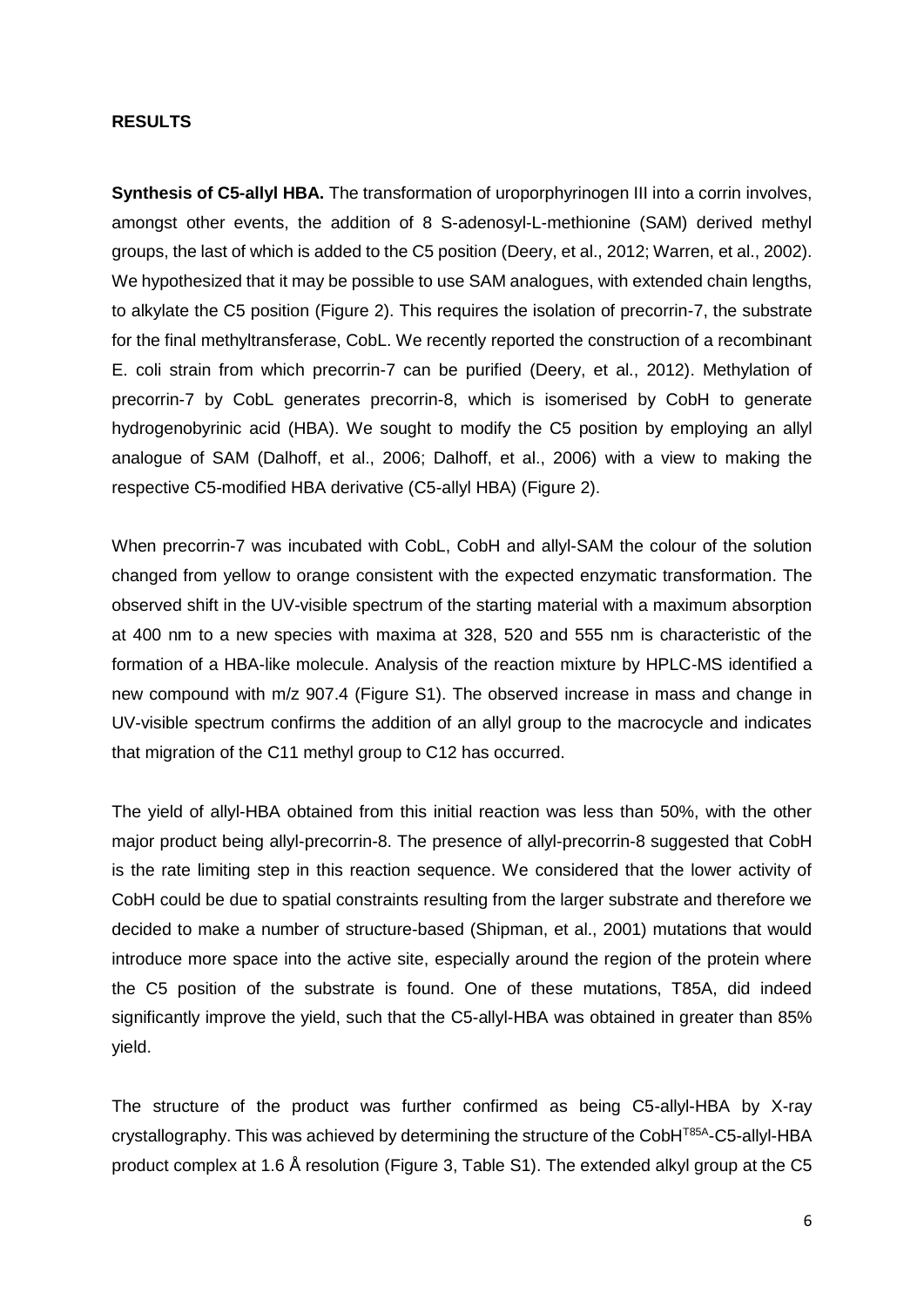position is clearly seen in the structure. Although the T85A mutation of CobH does increase the size of the active site around the C5 position, the allyl group is still constrained, suggesting that further enhancement could be afforded with more rational engineering. The PDB coordinates are deposited under the code 5N0G.

We also explored the synthesis of C5-propargyl-HBA using a propargyl SAM derivative (Dalhoff, et al., 2006). To achieve this outcome it was necessary to prepare the respective SAM analogue in situ from Se-propargyl-L-homocysteine using a modified SAM synthetase (I117A mutant of hMAT 2A) as the propargyl-SAM analogue is not stable at physiological pH (Wang, et al., 2013; Wang, et al., 2014). Incubation of precorrin-7 with Se-propargyl-Hcy, Mg-ATP, hMAT 2A I117A, CobL, CobH<sup>T85A</sup>, resulted in the same characteristic shift in the UVvisible spectrum associated with the formation of a HBA like chromophore. Analysis of the purified product by HPLC-MS confirmed the addition of a propargyl group with an observed m/z of 905.4 (Figure S1). This approach demonstrated that a number of C5-derivatives could be made using activated SAM variants. The propargyl-compounds have the advantage of being able to be used with click chemistry approaches for further functionalisation.

**Conversion of the C5-allyl-HBA to its cobyric acid form.** The conversion of HBA to HBA a,c-diamide (HBAD) is mediated by CobB, which amidates the acetic acid side chains attached to the C2 and C7 positions of the corrin framework (Figure 2) (Crouzet, et al., 1990). Incubation of CobB with C5-allyl-HBA, in the presence of glutamine and Mg-ATP, resulted in the production of C5-allyl-HBAD. The product of the reaction was found to have a shorter retention time on the HPLC column and a 2-mass unit decrease in comparison to the starting material, all of which is consistent with the amidation of the a and c sidechains.

In the aerobic biosynthesis of cobalamin, HBAD undergoes cobalt chelation and adenosylation prior to the completion of the amidation reactions by CobQ (Blanche, et al., 1995). However, the light sensitive nature of the adenosylated intermediate make this a difficult compound with which to do further modifications. We thus sought a way to by-pass the metal-insertion stage of the pathway in order to complete the amidation of HBAD to generate hydrogenobyric acid (Hby), the cobalt-free analogue of cobyric acid. This was achieved by using the CobQ from Allochromatium vinosum, an organism that was shown to accumulate cobalt-free corrinoids when grown in the absence of cobalt (Koppenhagen, et al., 1973). The purified recombinant A. vinosum CobQ, in the presence of glutamine and Mg-ATP, did indeed catalyse the amidation of the b, d, e and g side chains of HBAD, to generate Hby. Similarly, the enzyme also accepted the C5-allyl-HBAD as a substrate and converted it into C5-allyl Hby (Figure 2),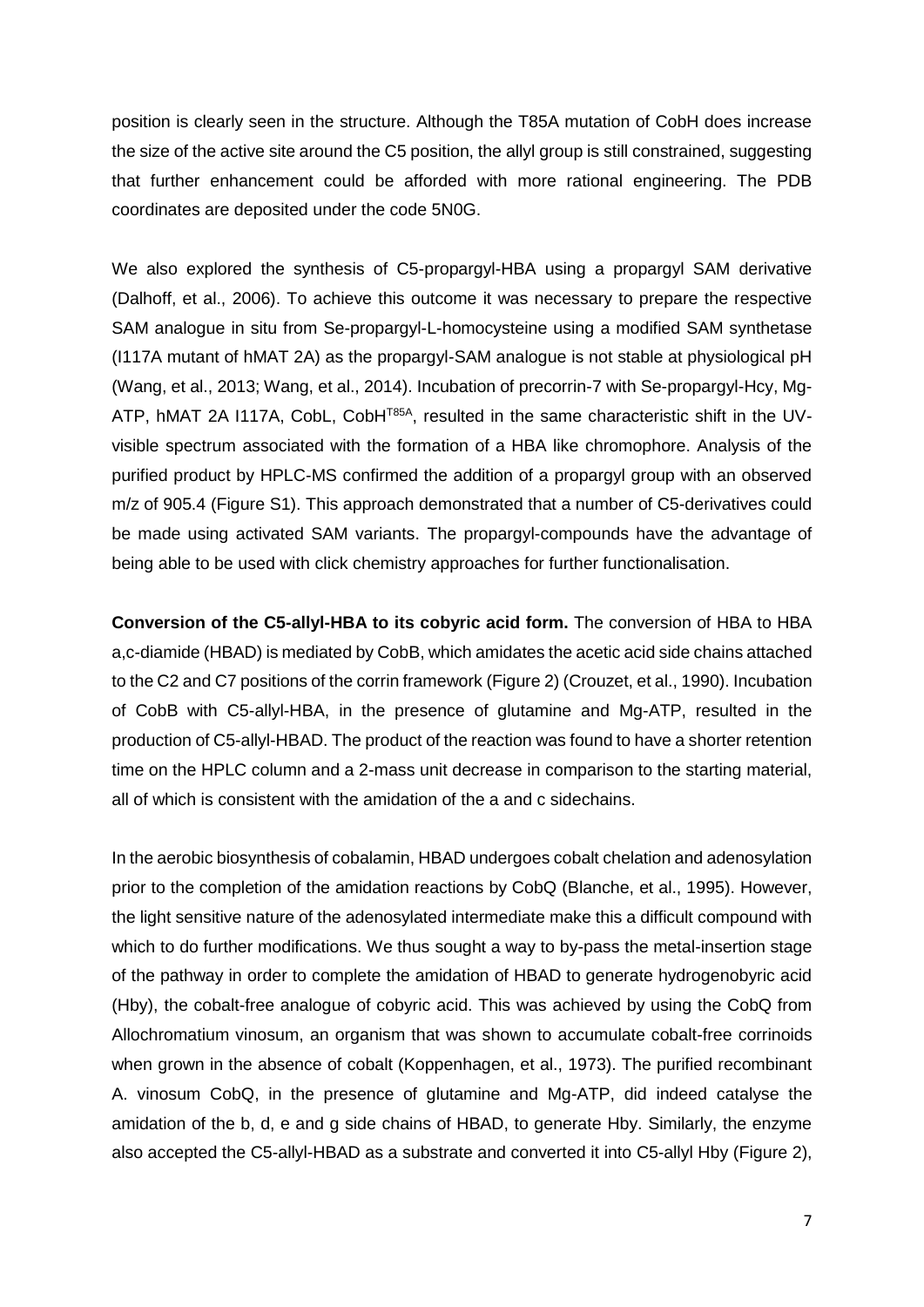whose structure was confirmed by HPLC-MS (m/z 901) (Figure S1) and 2D heteronuclear NMR spectroscopy (Figure S2 and Table S2).

**Transformation of the C5-allyl HBA analogues into cobyric acid analogues.** The allylgroup was modified to a primary amine through a thiol-ene reaction by reacting the C5-allyl-Hby with cysteamine in the presence of the radical initiator VA-044 (2,2'-Azobis[2-(2 imidazolin-2-yl)propane]dihydrochloride) (Figure 2). The reaction product, C5-(2-thiopropane-1-aminoethane (TPEA))-Hby, was confirmed by HPLC-MS (Figure S1). Cobalt was inserted chemically using CoCl<sub>2</sub> in dilute aqueous ammonia at elevated temperature. The reaction was quenched with KCN and the product was purified by RP18 chromatography. The structure of the C5-(TPEA)-cobyric acid was confirmed by HPLC-MS (Figure S1) and NMR (Figure S3 and Table S2). Together, all of these steps demonstrate how a combination of in vitro enzymemediated transformations coupled with chemical approaches allow the construction of a regiospecifically derivatised form of cobyric acid (Figure 2).

**C5 Fluorophore attachment.** To attach the fluorophores BODIPY® TR-X (BoD) and Oregon Green® 514 (OG) to the terminal amine of the C5 extension, the amine was reacted with the N-hydroxysuccinimide ester of the fluorophore (Figure 2). All of the products were analysed by HPLC-MS and purified by semi-preparative HPLC. As a result it was possible to generate both BoD and OG C5-linked forms of cobyric acid (Figure 4). These compounds were further characterised in terms of their functionality and uptake in biological systems as described below.

**Synthesis of ribose linked analogues.** The ribose linked analogues were synthesised by carbonyldiimidazole coupling of ethylene diamine to the C5-OH of the ribose moiety of vitamin B<sub>12</sub>, then the primary amine was linked to the N-hydroxysuccinimide ester of either OG or BoD (Figure 4). These were made following previously published methods for the construction of ribose-linked analogues of cobalamin (Horton, et al., 2003; McEwan, et al., 1999). The products were analysed by HPLC-MS, and purified by semi-preparative HPLC. Making both fluorescently labelled cobyric acid and cobalamin derivatives provided the opportunity to compare their respective activities in terms of their ability to be transported into biological systems and ability to act as functionalised nutrients.

**Biological activity of the corrin analogues.** The biological activity of the C5-cobyric acid analogues as well as the ribose-linked derivatives was investigated initially by comparing their effect in a  $B_{12}$ -dependent microbial bioassay (Raux, et al., 1996). In this case, an agar plate embedded with B12-dependent reporter strain of Salmonella enterica (AR3612; cysG, metE)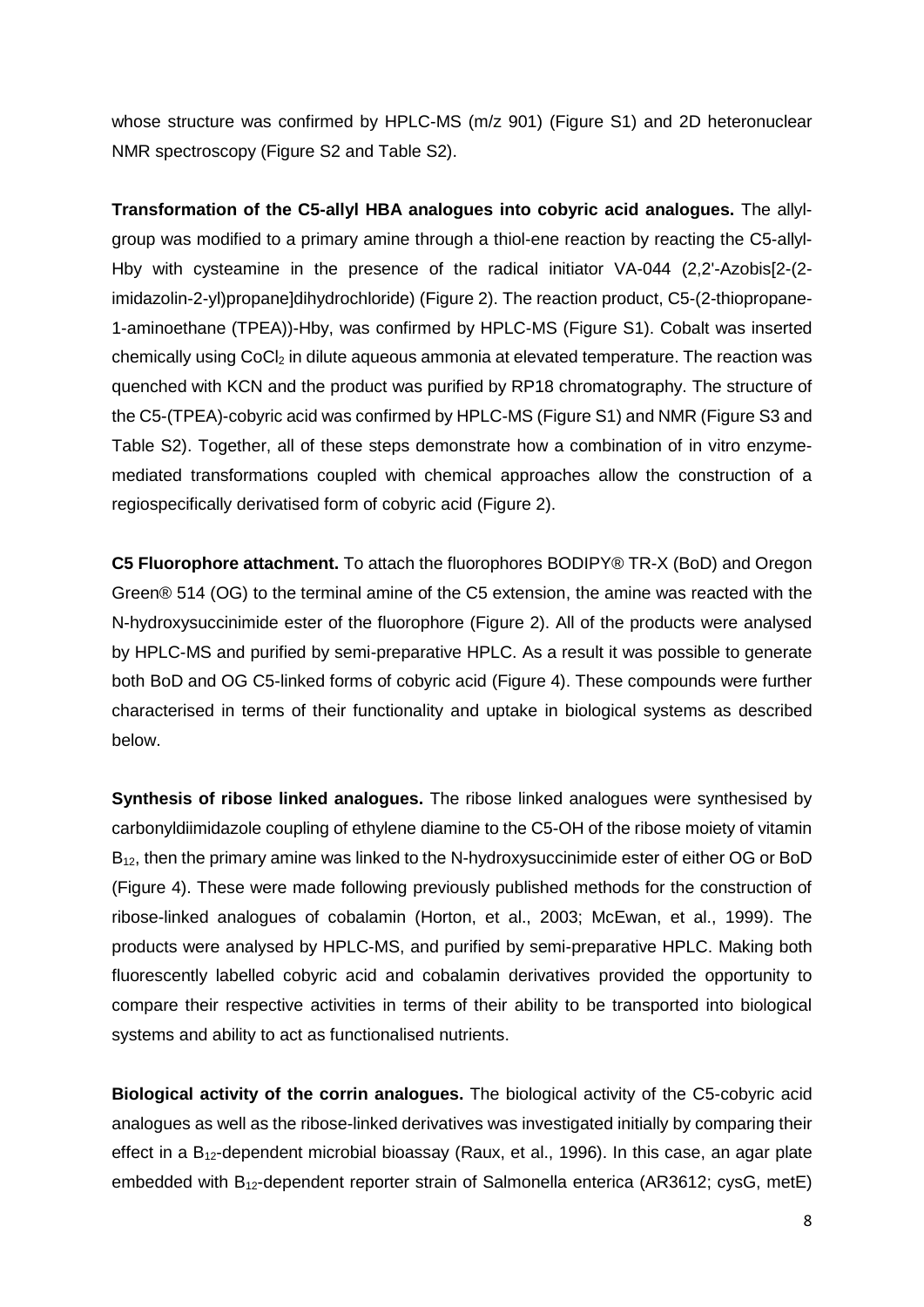was used to detect growth around an application point, where the size of any resulting growth circle can be measured against growth observed with known amounts of  $B_{12}$ . With the microbial bioassay we looked at the efficacy of the C5-(TPEA) cobyric acid, the BoD and OG C5-cobyric acid as well as the BoD and OG ribose analogues of cobalamin to support growth of the strain. The observed growth circles can be seen in Figure 5. We were initially surprised to see that the C5-(TPEA)-cobyric acid and the two fluorescently labelled versions of cobyric acid and cobalamin all promoted growth, albeit they needed to be added at much higher concentrations than cyanocobalamin. The requirement for a higher concentration of the analogue not only likely reflects poorer molecular recognition by the uptake mechanism but also recognition by methionine synthase. The cobalamin-derivatives were more active than the C5-analogues, and the OG derivatives were more active than the corresponding BoD compounds. The reduced efficacy of the cobyric acid analogues in comparison to the cobalamin analogues is probably because the cobyric acid intermediates have to be converted into cobalamin forms before growth can occur.

**Uptake of analogues into bacteria**. We next investigated the uptake of the fluorescent forms of cobyric acid and cobalamin into E. coli BL21 (DE3). The BL21 strain has a mutation in btuB, which encodes the outer membrane transport component of the cobalamin uptake system (Studier, et al., 2009). To overcome this limitation, the BL21 cells were transformed with pLysS-btuB and induced overnight with IPTG at which point 1 µM of the OG analogues were added. The bacteria were then imaged by widefield fluorescence microscopy and the resulting images demonstrated that whilst E. coli is able to take up both OG fluorescent analogues, significantly greater fluorescence was observed with the cobalamin derivative suggesting that it is taken up more efficiently.

For the BoD analogues, E. coli OP50 cells were transformed with a plasmid harbouring both btuB and btuF (pET-BAD-btuB-btuF), where btuF encodes the periplasmic cobalamin binding protein of the  $B_{12}$  transporter. These were cloned in order to ensure maximal uptake of the corrin analogues, which were added to a final concentration of 1 µM at the same time as the cells were induced. Cells were incubated separately with either C5-BoD-cobyric acid, ribose-BoD-cobalamin or the unattached BoD fluorophore. As judged by the internal fluorescence of the bacteria, both the C5-BoD and ribose-BoD analogues were seen to accumulate within the cells, indicating that these compounds can be used to monitor transport into E. coli (Figure 5). No internal fluorescence was observed with the unattached BoD fluorophore. The significance of using E. coli OP50 is that this strain can also be used as a source of food for nematodes such as C. elegans.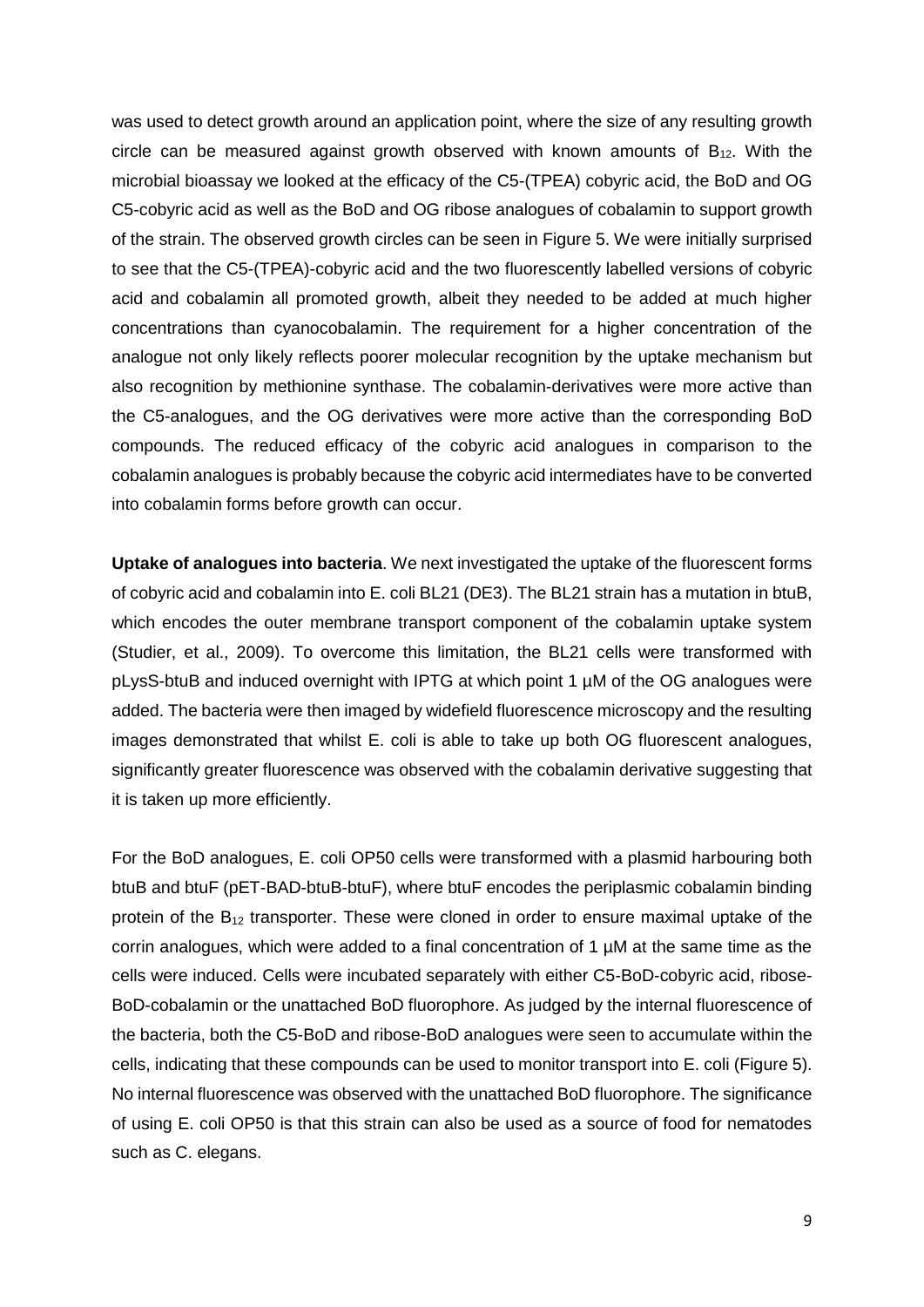The BoD analogues of cobalamin were also incubated with E. coli BL21 (DE3) and JM109 cells. No fluorescence was observed with the BL21(DE3) cells indicating that the defective btuB gene prevent uptake of the analogue even at high (1 µM) concentrations. In contrast, uptake of the C5-BoD-cobyric acid analogue into JM109 cells was detectable at levels of 10 nM, whilst the ribose-BoD-cobalamin analogues was detectable at a concentration of 100 nM (Figure S4). These results demonstrate that the uptake of the analogues is dependent upon the presence of a functional BtuB and that there is some variance between the analogues in regard to molecular recognition by the uptake mechanism.

There is always the possibility that the fluorescently labelled compounds undergo breakdown within the cell. To investigate the possibility of the breakdown of the analogues, we extracted both the ribose-OG-cobalamin and the C5-BoD-cobyric acid analogue from E. coli that had been grown in their presence. In both cases we were able to extract the analogues intact from the cells after several days growth. No evidence for degradation of the compounds was observed (Figure S5)

We also investigated the uptake of the BoD analogues into Mycobacterium tuberculosis. Although M. tuberculosis has a  $B_{12}$  pathway it is missing CobF (Gopinath, et al., 2013; Rodionov, et al., 2003) and cannot make its own cobalamin. Moreover, M. tuberculosis has a different B<sub>12</sub> uptake mechanism, employing BacA as a transporter (Gopinath, et al., 2013). We investigated  $B_{12}$  uptake into a  $B_{12}$ -dependent strain of M. tuberculosis, H37Rv, which carries a mutation in metE (H37Rv-metE) (Warner, et al., 2007). After growth in Sauton's defined medium, supplemented with either the C5-BoD-cobyric acid or the ribose-BoD-cobalamin, the cells were found to be fluorescent after 24 and 48 hours respectively using fluorescence microscopy (Figure 5). It is clear, therefore, that M. tuberculosis can take up analogues of both cobyric acid and cobalamin and that both of these can support growth.

**B12 uptake into C. elegans.** Several recent papers have demonstrated that a free-living nematode C. elegans represents a good eukaryotic model system to study  $B_{12}$  as a nutrient (Bito, et al., 2013; Bito, et al., 2017; Watson, et al., 2014). Like humans, C. elegans requires  $B_{12}$  for the activities of both  $B_{12}$ -dependent methionine synthase and methylmalonyl CoA mutase. Thereby, B<sub>12</sub> deficiency causes infertility, retarded growth and reduced lifespan (Bito, et al., 2013). Bioinformatic analysis has revealed the presence in the C. elegans genome of genetic orthologues associated with human inherited  $B_{12}$  disorders but, interestingly, there is no evidence of the main  $B_{12}$  binding and trafficking proteins such as intrinsic factor or transcobalamin (Yilmaz and Walhout, 2014). To investigate  $B_{12}$  uptake into C. elegans, nematodes of the N2 Bristol strain were fed with E. coli OP50 that had been grown in the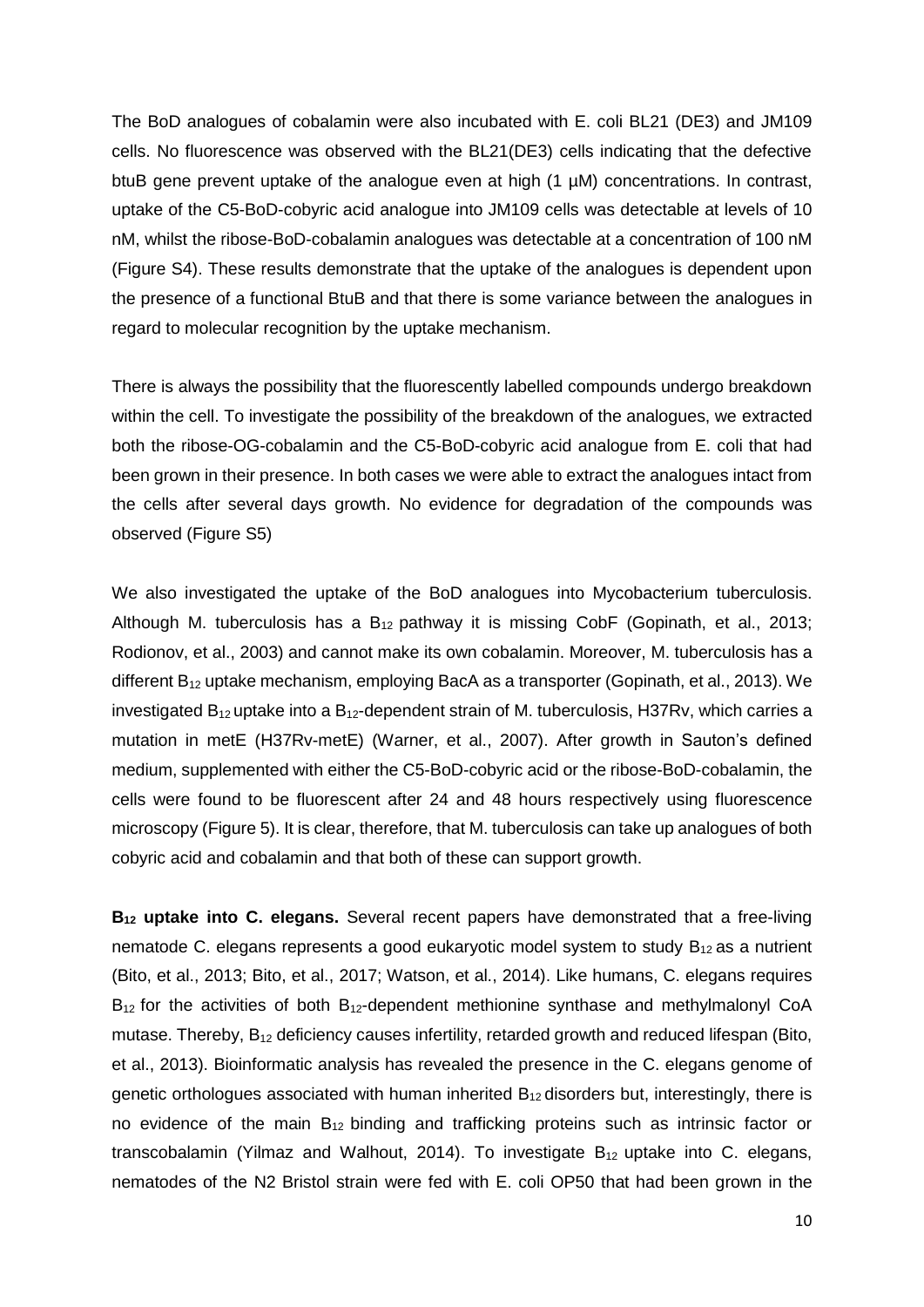presence of either C5-BoD-cobyric acid, ribose-BoD-cobalamin, or unattached BoD. L4 worms that had been grown in the presence of these analogues since their embryonic stage were imaged on a confocal microscope. Only worms fed on E. coli containing the ribose-BoDcobalamin revealed any fluorescence within the body. Interestingly, confocal microscopy revealed that in these worms the fluorescence was localised to discrete spots in the head, vulva and tail regions, corresponding to the coelomocytes (Figure 6). Even within this discrete cell type, the fluorescence appears to show a degree of sub-cellular localisation or compartmentalisation (Figure 6). This result demonstrates that C. elegans is able to absorb and retain the BoD-labelled cobalamin (which was concentrated in some organs), whereas retention of the C5-cobyric acid analogue was clearly absent.

#### **B12 uptake into higher plants.**

It is generally accepted that land plants neither make nor require  $B_{12}$  and live in a  $B_{12}$ -less world. Early reports suggesting that some plants contained  $B_{12}$ -dependent enzyme activity were later put down to bacterial contamination. However, there does appear to be some evidence suggesting that some plants can at least take up and transport cobalamin if the nutrient is cultivated with organic fertilisers or if plants are grown in  $B_{12}$ -enriched media (Mozafar, 1994; Sato, et al., 2004).

To investigate this observation further, we instigated an outreach project with a local secondary school, where pupils grew Lepidium sativum (garden cress) aseptically on an agar medium containing increasing concentrations of vitamin  $B_{12}$ . After growth for 7 days the cotyledons from the germinating seedlings were removed, washed and homogenised. The soluble supernatant after centrifugation was then applied to bioassay plates, which demonstrated that the seedlings were able to absorb cobalamin from the growth medium in a concentration dependent manner (Figure S6). To confirm the ability of L. sativum to absorb cobalamin we repeated the uptake experiment using ribose-OG-cobalamin. L. sativum was therefore grown with ribose-OG-cobalamin and, after sectioning, was imaged by confocal microscopy. This approach confirmed that L. sativum absorbs ribose-OG-cobalamin, which was found to localise to the vacuoles of the cotyledons (Figure 7). These results provide definitive evidence that some plants can absorb and transport cobalamin, at least by passive diffusion. The linear shape of the concentration response and high amounts of Cbl used in the experiment (see supplementary Figure S6) indicate an unspecific uptake mechanism.

#### **DISCUSSION**.

In this research we have demonstrated that it is possible to functionalise the main corrin framework by substituting the methyl group of SAM with either an allyl or propargyl group.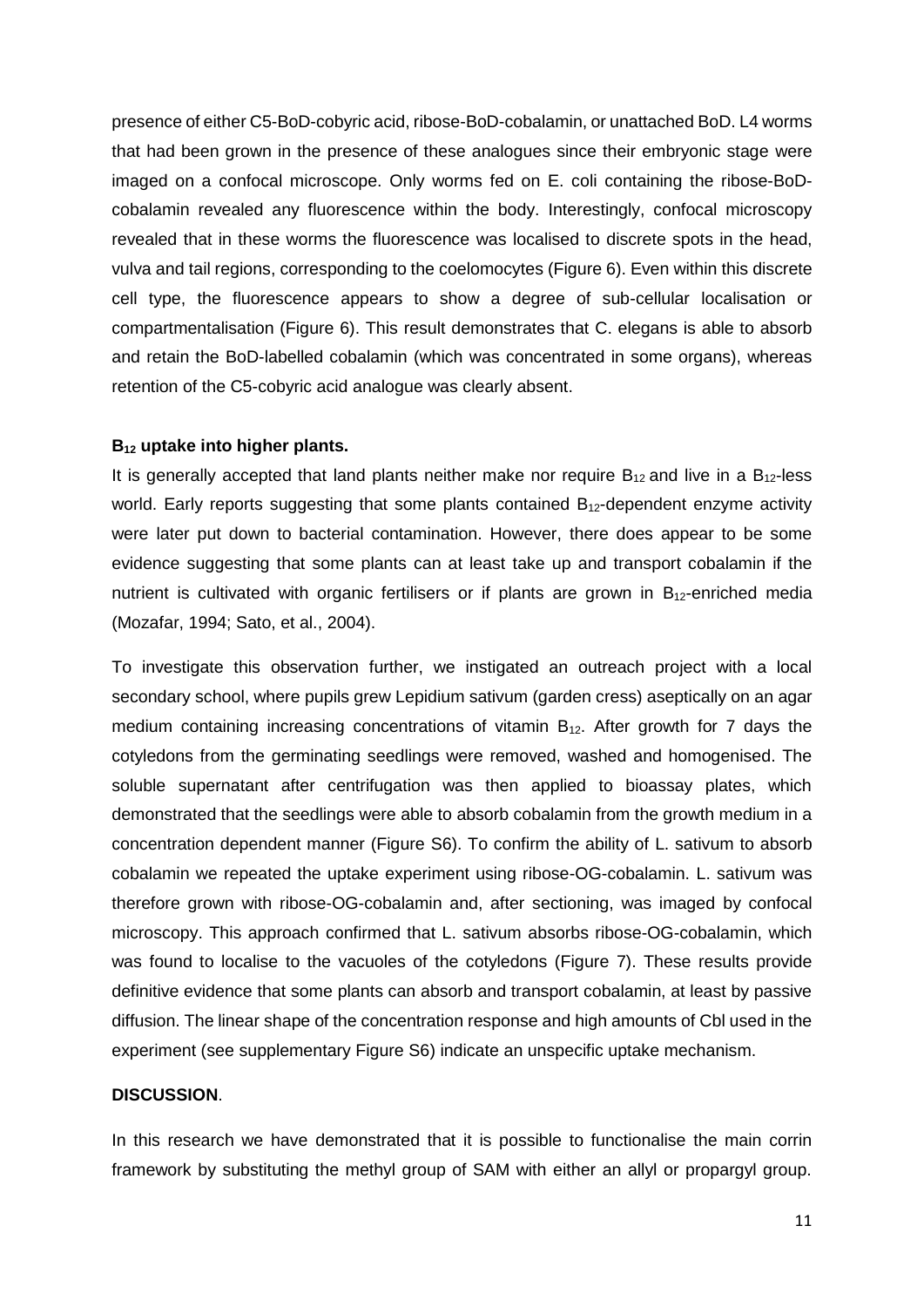Although this approach was used to modify the C5 position, in theory it may be possible to modify any of the positions on the corrin ring that are methylated by SAM-dependent methyl transferases. Through this development we have shown that it is possible to generate either C5-allyl or C5-propargyl derivatives of HBA, and outlined how these can be transformed into cobyric acid analogues. By attaching fluorophores to the activated C5 allyl group it was possible to make C5-BoD and C5-OG cobyric acid derivatives. This has been achieved through the application of enzymatic and chemical tools to functionalize the comparatively inert corrin framework of  $B_{12}$ . In doing so, we have been able to make analogues that can be used to investigate specific biological processes, expanding upon our initial research that allowed us to make different metal isosteres of cobalamin (Widner, et al., 2016). Our chemical and biological synthesis approach allows for a regio-specific modification to the corrin molecule. Other have developed methods to generate a reactive group on the corrin molecule through non-specific acid hydrolysis of cobalamin in order to isolate variants with a free acid side chain, which was then subsequently modified (Waibel, et al., 2008). This involves elaborate purification procedures and overall low yields.

The success of our approach relies on combining biosynthetic enzymes with chemical synthesis to produce new functional analogues. We wondered whether the additional chemical space occupied around the C5 position would present a steric hindrance especially with the downstream biosynthetic enzymes. Indeed, the presence of the C5-allyl group on precorrin-8 did reduce the rate of reaction with CobH, which catalyses the methyl migration from C11 to C12 in the formation of HBA. However, with knowledge of the 3-dimensional structure of the enzyme (Shipman, et al., 2001) we were able to rationally engineer more space into the active site of CobH to make it significantly more active with the C5-analogues.

The amide groups in cobalamin are added by CobB and CobQ. CobB accepts the C5-allyl modified substrate well and transforms it into C5-HBA a,c-diamide in high yields. Normally, the next steps in the aerobic cobalamin pathway involve metal chelation and adenosylation. The amidation of the remaining side chains is only completed after the chelation and adenosylation processes have taken place. We wanted to change sequence of pathway reactions by completing the amidations prior to metal chelation, ie to transform HBAD into Hby. We were aware that some organisms must be able to make Hby as an intermediate, as reports from 40 years ago had highlighted that bacteria such as A. vinosum, when grown in the absence of cobalt, are able to produce cobalt-free corrinoids such as hydrogenobalamin (Koppenhagen, et al., 1973). We thus cloned cobQ from A. vinosum and demonstrated that the encoded enzyme is indeed able to convert HBA-diamide into Hby and similarly convert the C5 analogues into the C5-Hby equivalents. With all these enzyme tools in hand we were able to produce the C5-allyl Hby on the tens of mg scale. After coupling of the fluorophore to the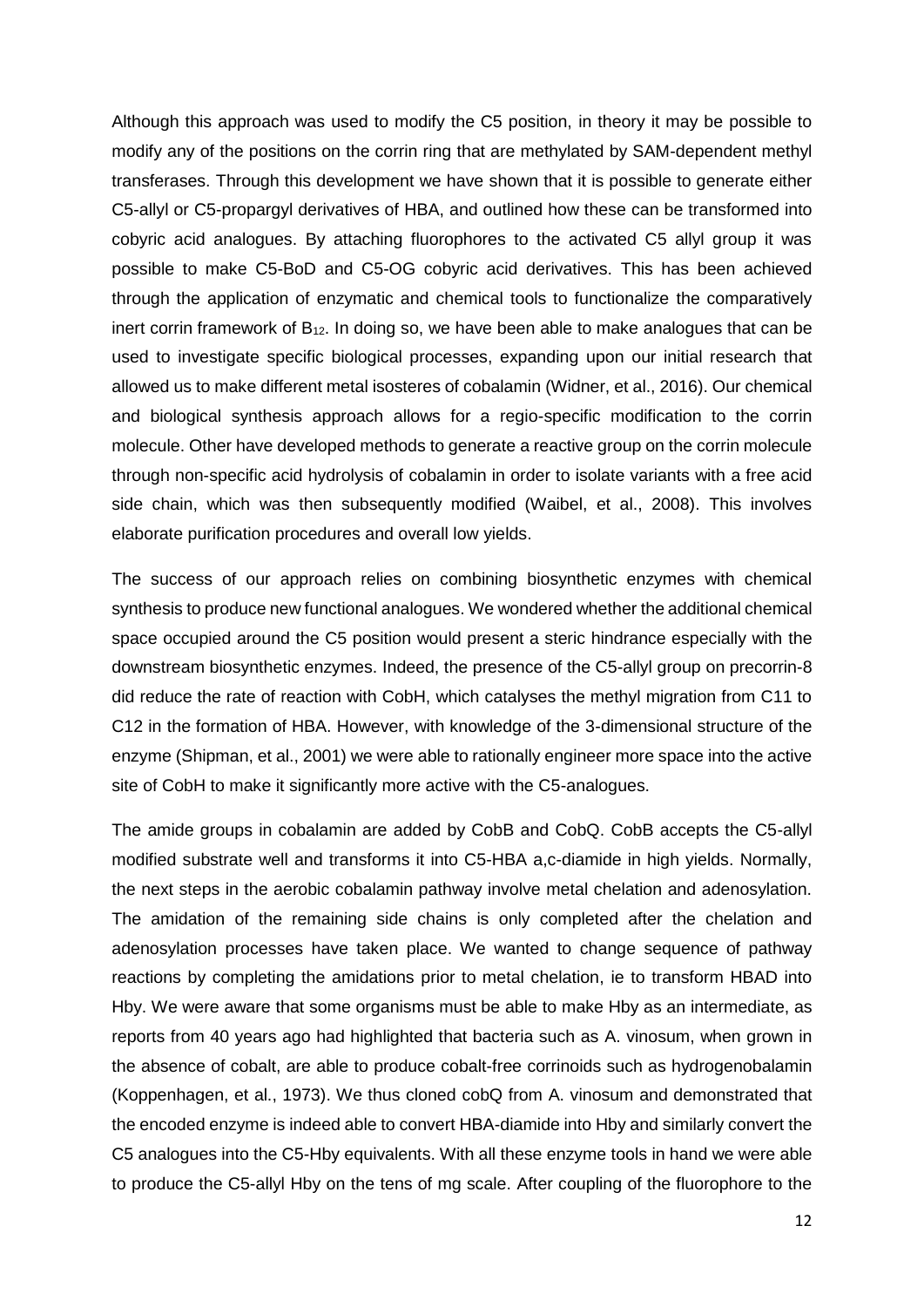C5-allyl position cobalt was then inserted to generate the C5-cobyric acid analogues containing either an OG or BoD fluorophore. These cobyric acid analogues were then compared to cobalamin analogues where the fluorophores were attached to the ribose position.

The functional analysis of the various corrin and cobalamin analogues was surprising. Addition of the C5-TPEA-cobyric acid to a microbial  $B_{12}$  bioassay plate promoted growth around the application point, indicating that the C5-material must be taken up by the S. enterica reporter strain, which then presumably converted it into a functional cobalamin analogue. The other analogues such as the C5-OG and C5-BoD variants also promoted growth, albeit less well. The high levels of the analogues required to promote growth reflect several constraints on their molecular recognition in terms of their uptake and incorporation into methionine synthase. For instance, it is clear from our results that the ribose-OG-cobalamin is taken up more efficiently than the C5-linked cobyric acid analogue, whilst, conversely, the C5-BoD-cobyric acid analogue is taken up more easily that the ribose-linked cobalamin equivalent. What is most surprising of all is that all these analogues appear to fit into the active site of methionine synthase. The crystal structure of the E. coli methionine synthase suggests that there is a certain amount of room to accommodate some extra bulk on the ribose group (Drennan, et al., 1994). However, within the corrin binding site there is less room for the further chemical space required for the C5-attachment. Nonetheless, as mentioned above, the same is true with CobH, the enzyme required to convert the modified C5-allyl-precorrin-8 intermediate into C5-allyl-HBA, where the enzyme still catalyses the reaction albeit at a reduced rate in comparison to the natural substrate. So, with methionine synthase the extra group on the corrin ring may force some conformational change within the protein so that the extra bulk is accommodated. There is always the possibility that the fluorescent analogues are broken down in the cell to release the fluorophore from the corrin. However, extraction of C5-BoDcobyric acid from E. coli that had been grown with the compound resulted only in the identification of intact C5-BoD-cobyric acid. Overall, this tells us that the S. enterica and E. coli uptake mechanisms will accept corrin and  $B_{12}$  analogues with significant extra chemical bulk and that these compounds are relatively active inside the cell.

We investigated whether these fluorescent corrin analogues were also taken up by M. tuberculosis. Interestingly, both the C5-BoD-cobyric acid and the ribose-BoD-cobalamin analogues were taken up by cultured M. tuberculosis cells with the C5-BoD analogue appearing to be taken up more quickly than the ribose analogue. Significantly, both analogues appear to support growth of this  $B_{12}$ -dependent TB strain indicating that the molecules are able to get inside the cells. The  $B_{12}$  uptake mechanism in M. tuberculosis, which is different to that found in most other bacteria (Gopinath, et al., 2013), is clearly able to take up incomplete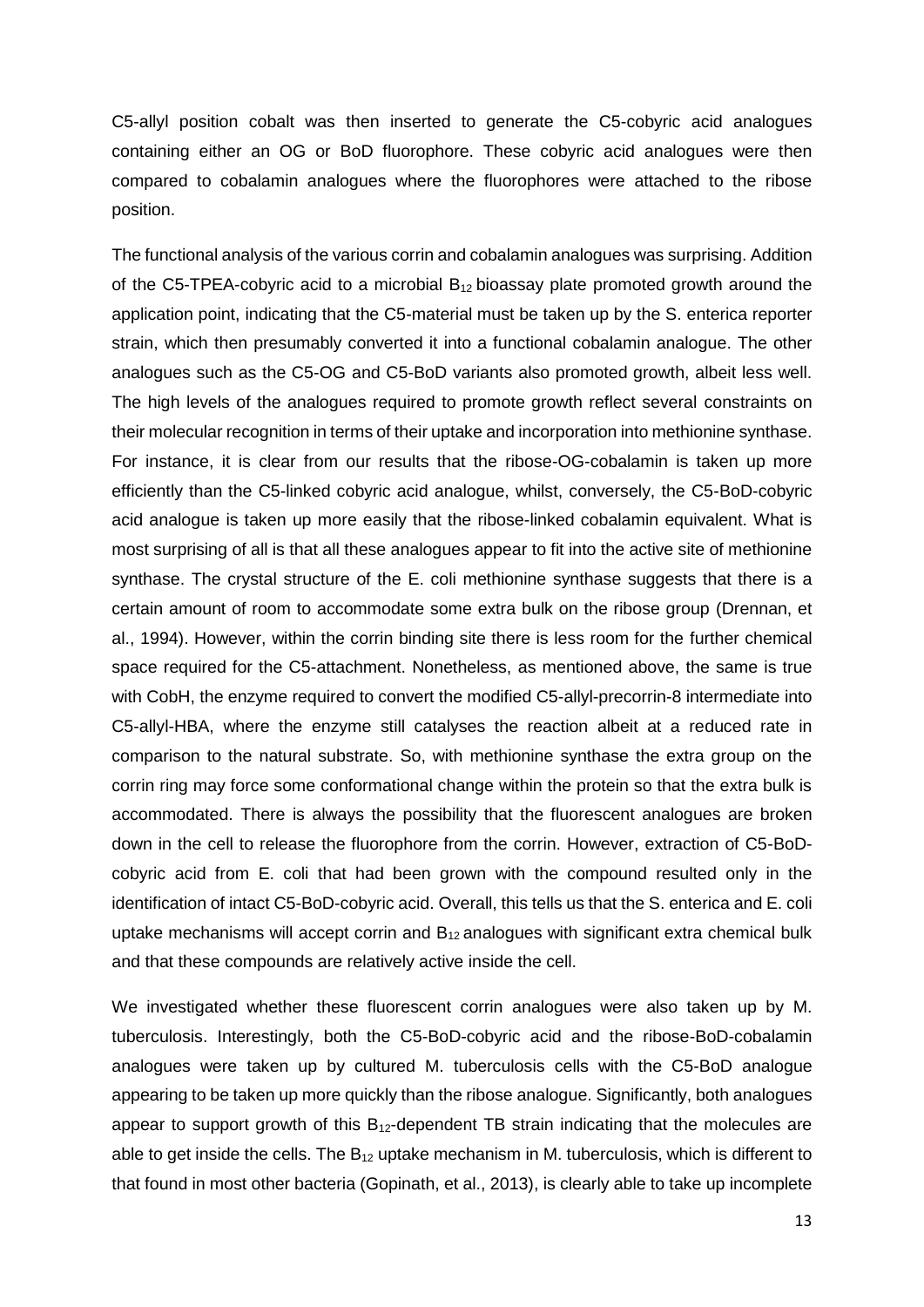corrinoids. As humans are not able to take up cobyric acid, the use of cobyric acid conjugates could prove a useful method for specifically labelling and targeting TB infections.

There is still much to learn about how  $B_{12}$  makes its journey from bacteria to specific compartments in eukaryotic cells. Several recent reports have highlighted the fact that C. elegans may prove to be a good model to learn more about the movement, distribution and storage of B12 (Bito, et al., 2013; Bito, et al., 2017; Watson, et al., 2014; Yilmaz and Walhout, 2014). Indeed, we were able to show that a fluorescent  $B_{12}$  derivative is absorbed from bacteria by C. elegans and is observed to accumulate within coelomocytes. Interestingly, only the ribose-linked cobalamin analogue was absorbed indicating that the worm is able to differentiate between complete and incomplete corrinoids. It is not clear whether this is due to the  $B_{12}$  analogue being recognised as foreign material or whether the cells represent a storage area for excess cobalamin. Nonetheless, the results demonstrate that this is a powerful model to learn about how  $B_{12}$  is absorbed and, as this system is different to mammalian systems, there is the possibility of exploiting this difference to try and treat worm-based parasite such as hook worms.

It is well documented that vegetarians are more prone to  $B_{12}$  deficiency as plants lack  $B_{12}$ (Stabler and Allen, 2004). However, it has been suggested that some plants are able to absorb the nutrient if added exogenously to their growth media (Mozafar, 1994; Sato, et al., 2004). Through an outreach project we demonstrated that that garden cress, L. sativum, can indeed take up cobalamin. The amount of  $B_{12}$  absorbed by garden cress is dependent upon the amount present in the growth medium, and displayed a linear rather than a hyperbolic relationship. This would suggest an unspecific form of uptake. Nonetheless, we were able to confirm  $B_{12}$  uptake using our OG analogue of cobalamin, showing that the nutrient ends up in the vacuole in the leaf. The uptake of  $B_{12}$  into plants is irrelevant in terms of plant metabolism, since plants do not possess any  $B_{12}$ -dependent enzymes, but the finding that some plants are able to accumulate  $B_{12}$  is important as such nutrient-enriched plants would be important in helping overcome dietary limitations in countries such as India, which have a high proportion of vegetarians.

#### **SIGNIFICANCE**.

Vitamin  $B_{12}$ , cobalamin, is an essential dietary component that is synthesised solely by certain prokaryotes. Although some eukaryotes, including mammals, require the nutrient, kingdoms such as Plantae and Fungi have evolved to live in a  $B_{12}$ -less environment, which has implications for people on a vegan diet. In order to follow more closely the journey undertaken by cobalamin, from its prokaryotic inception, through sharing in microbial communities and its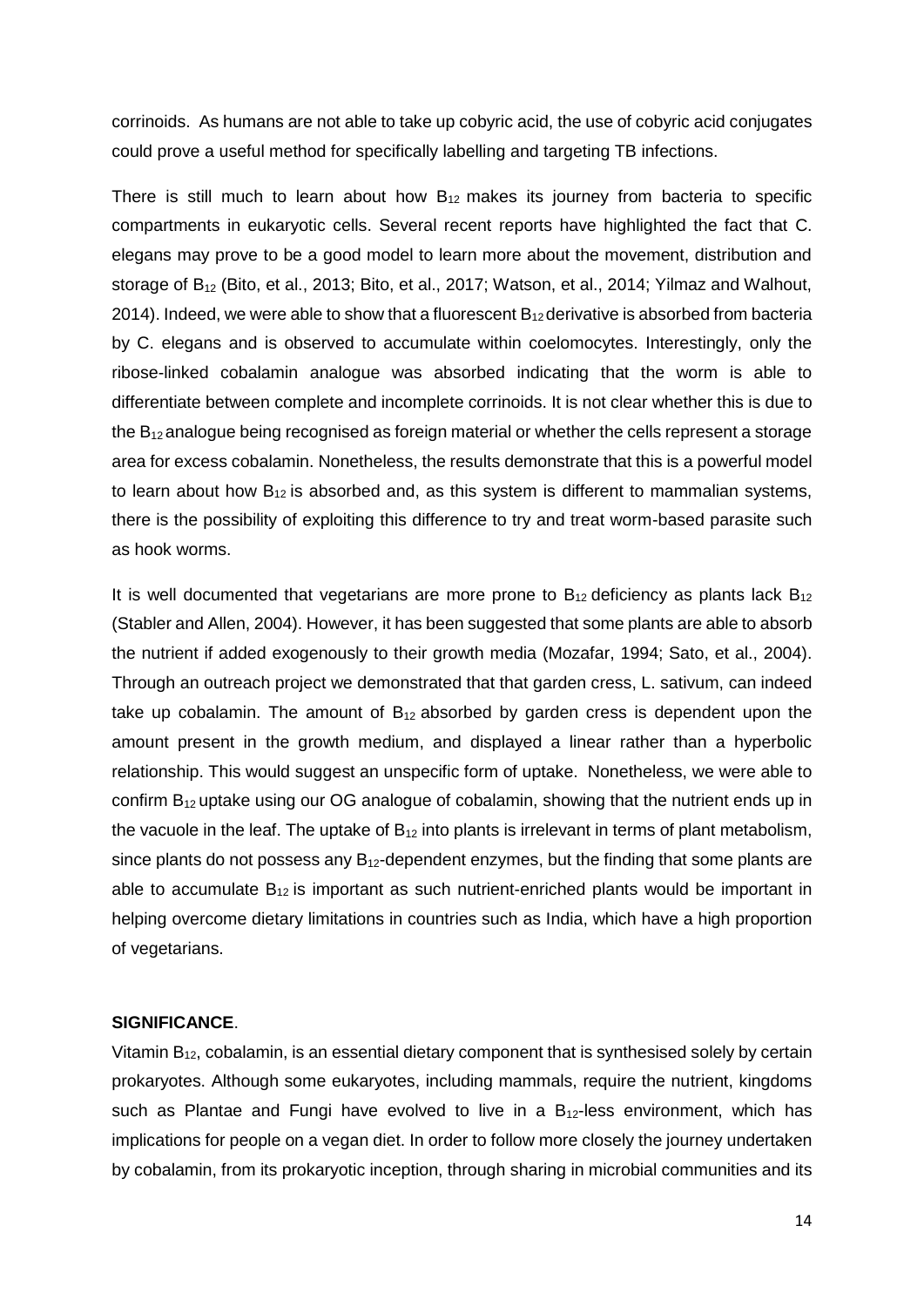uptake by animals, we devised ways to construct a range of fluorescent analogues of cobalamin. By manipulation of the  $B_{12}$  biosynthetic pathway we were able to modify the C5 position of the corrin framework so as to incorporate an allyl substituent, where the vinyl group could be used to attach fluorophores to give tagged cobyric acid analogues. Fluorescent cobalamin variants were also constructed through attachment of fluorophores to the ribose group in the lower nucleotide loop. Together, these fluorescent analogues were used to show that M. tuberculosis is able to absorb both complete and incomplete corrinoids, demonstrating that cobalamin can be used to carry cargo into the cell. C. elegans was also found to absorb cobalamin, demonstrating that this approach can be used to follow intracellular trafficking in a model organism. Moreover, it also represents a target for parasites such as hook worms. Finally, and very surprisingly, certain plants were observed to be able to absorb  $B_{12}$  from their growth medium, accumulating the molecule in the leaf vacuole. This latter finding may be important as a way to address the global challenge of providing a nutrient-complete vegetarian diet, a valuable development as the world becomes increasingly meat-free due to population expansion.

#### **STAR\*METHODS**

Detailed methods are provided in the online version of this paper and include the following:

#### **SUPPLEMENTAL INFORMATION**

Supplemental information includes five figures and one table and can be with this article online.

#### **AUTHOR CONTRIBUTION**

ADL, EN-S, ED, JAB and SS all undertook aspects of the experimental work including cloning, protein purification and synthesis, and helped with the interpretation of the data. DGB collected the X-ray data and assisted ADL and EN-S with the structure determination of CobH. MJH performed all NMR data acquisition and assisted ADL with analyses. JMAT, ED and EN-S designed the C. elegans experiments. AGS helped in the design of the plant-based investigations. IRB undertook some of the imaging experiments and provided guidance on experiment design. HIB and CEB designed the TB work. ADL, ED, EN-S and MJW designed the experiments and wrote the paper.

#### **DECLARATION OF INTERESTS**

The authors declare no competing interests.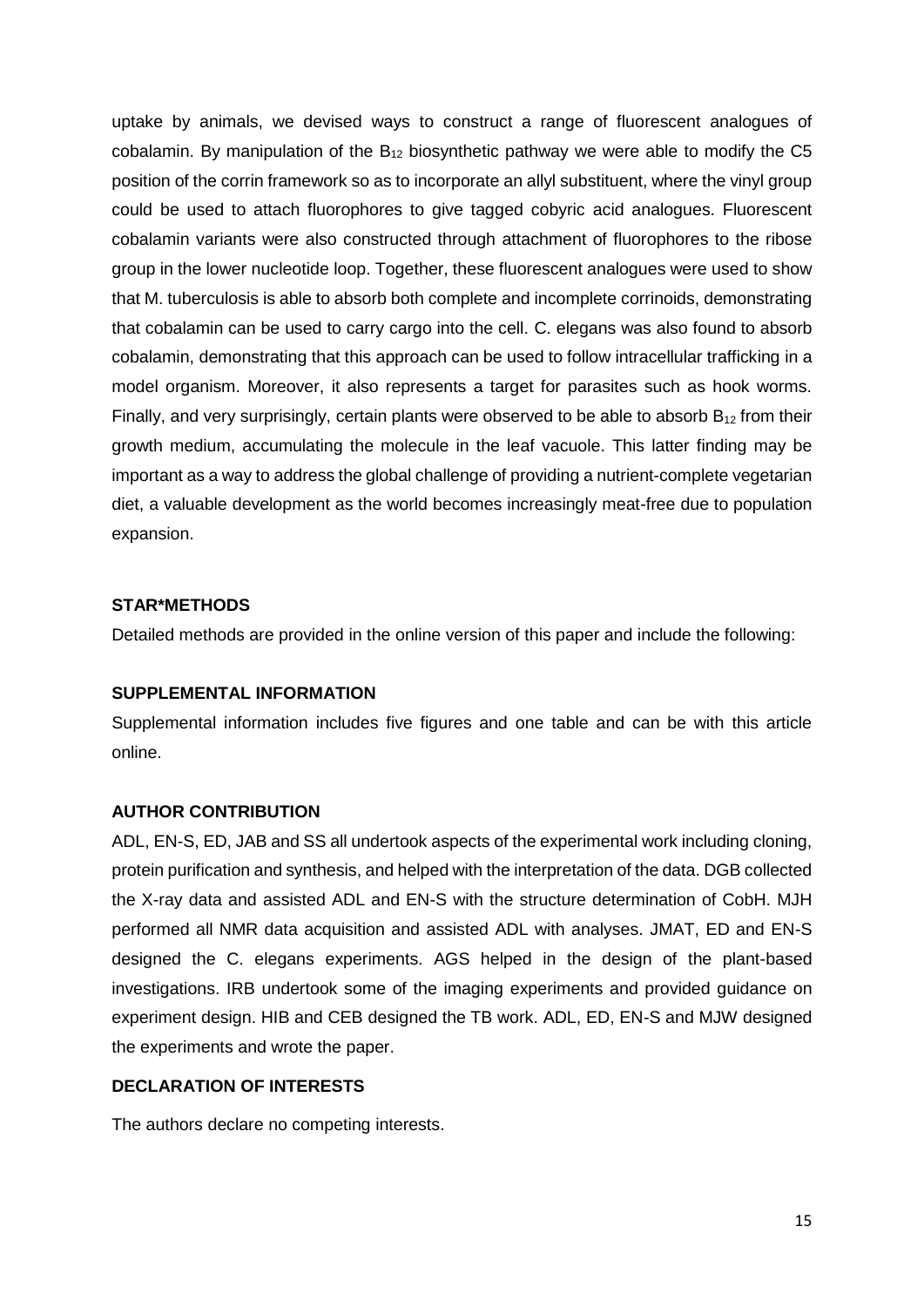#### **ACKNOWLEDGEMENTS**

This work was supported, in part, by the Intramural Research Program of NIAID and in part by grants from the Biotechnology and Biological Sciences Research Council (BBSRC; BB/L010208/1, BB/K009249/1, BB/I012079 and the Wellcone Trust 097627/Z/11/Z). We thank Prof Jason Micklefield (Manchester) and Prof Udo Oppermann (Oxford) for the gift of SAHH and hMATIIA. Our research into  $B_{12}$  uptake into plants was done as part of an outreach programme to engage pupils in real scientific research, inspired by the Authentic Biology project (www.authentic-biology.org). The detection and measurement of  $B_{12}$  in the cotyledons of garden cress was performed with the help of the biology teachers and year 11 and 12 pupils at Sir Roger Manwood School in Sandwich, Kent. Their names are given below.

Teachers: Dr Jackie Wilson and Vicki Beale.

Pupils: Megan Battenfield, Megan Betts, Alex Gallagher, Inga Loo, Shiree Kinder, George Morris, Emma Rudge, James Russell, Rebekah Smith, Maddy Stock, Pema Tamang, Elizabeth Westbrook, Himmy Wu, Katie Fidock

#### **REFERENCES**

Allen, R.H., and Stabler, S.P. (2008). Identification and quantitation of cobalamin and cobalamin analogues in human feces. Am J Clin Nutr 87, 1324-1335.

Banerjee, R., and Ragsdale, S.W. (2003). The many faces of vitamin  $B_{12}$ : catalysis by cobalamin-dependent enzymes. Annu Rev Biochem 72, 209-247.

Bito, T., Matsunaga, Y., Yabuta, Y., Kawano, T., and Watanabe, F. (2013). Vitamin  $B_{12}$ deficiency in Caenorhabditis elegans results in loss of fertility, extended life cycle, and reduced lifespan. FEBS Open Bio 3, 112-117.

Bito, T., Misaki, T., Yabuta, Y., Ishikawa, T., Kawano, T., and Watanabe, F. (2017). Vitamin  $B_{12}$  deficiency results in severe oxidative stress, leading to memory retention impairment in Caenorhabditis elegans. Redox Biol 11, 21-29.

Blanche, F., Cameron, B., Crouzet, J., Debussche, L., Thibaut, D., Vuilhorgne, M., Leeper, F.J., and Battersby, A.R. (1995). Vitamin  $B_{12}$  - How the Problem of Its Biosynthesis Was Solved. Angewandte Chemie-International Edition in English 34, 383-411.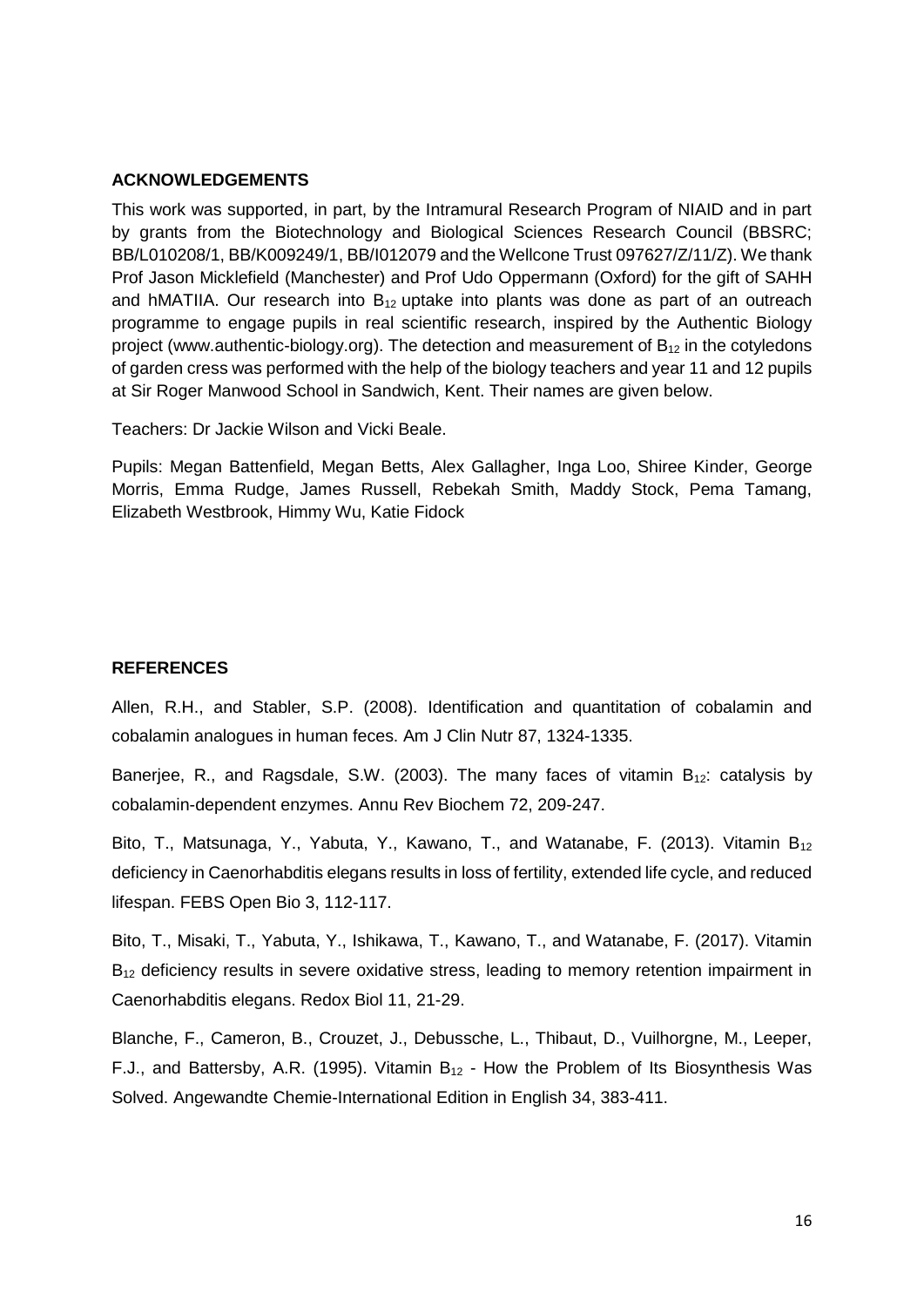Brito, A., Chiquette, J., Stabler, S.P., Allen, R.H., and Girard, C.L. (2015). Supplementing lactating dairy cows with a vitamin  $B_{12}$  precursor, 5,6-dimethylbenzimidazole, increases the apparent ruminal synthesis of vitamin  $B_{12}$ . Animal 9, 67-75.

Chan, C.H., and Escalante-Semerena, J.C. (2011). ArsAB, a novel enzyme from Sporomusa ovata activates phenolic bases for adenosylcobamide biosynthesis. Mol Microbiol 81, 952- 967.

Croft, M.T., Lawrence, A.D., Raux-Deery, E., Warren, M.J., and Smith, A.G. (2005). Algae acquire vitamin  $B_{12}$  through a symbiotic relationship with bacteria. Nature 438, 90-93.

Crofts, T.S., Seth, E.C., Hazra, A.B., and Taga, M.E. (2013). Cobamide structure depends on both lower ligand availability and CobT substrate specificity. Chem Biol 20, 1265-1274.

Crouzet, J., Cauchois, L., Blanche, F., Debussche, L., Thibaut, D., Rouyez, M.C., Rigault, S., Mayaux, J.F., and Cameron, B. (1990). Nucleotide sequence of a Pseudomonas denitrificans 5.4 kilobase DNA fragment containing 5 cob genes and identification of structural genes encoding S-adenosyl-L-methionine - uroporphyrinogen III methyltransferase and cobyrinic acid a,c-diamide synthase. J bacteriol 172, 5968-5979.

Dalhoff, C., Lukinavicius, G., Klimasauskas, S., and Weinhold, E. (2006). Direct transfer of extended groups from synthetic cofactors by DNA methyltransferases. Nat Chem Biol 2, 31- 32.

Dalhoff, C., Lukinavicius, G., Klimasauskas, S., and Weinhold, E. (2006). Synthesis of Sadenosyl-L-methionine analogs and their use for sequence-specific transalkylation of DNA by methyltransferases. Nat Protoc 1, 1879-1886.

Deery, E., Schroeder, S., Lawrence, A.D., Taylor, S.L., Seyedarabi, A., Waterman, J., Wilson, K.S., Brown, D., Geeves, M.A., Howard, M.J., et al. (2012). An enzyme-trap approach allows isolation of intermediates in cobalamin biosynthesis. Nat Chem Biol 8, 933-940.

Degnan, P.H., Taga, M.E., and Goodman, A.L. (2014). Vitamin  $B_{12}$  as a modulator of gut microbial ecology. Cell Metab 20, 769-778.

Drennan, C.L., Huang, S., Drummond, J.T., Matthews, R.G., and Ludwig, M.L. (1994). How a protein binds  $B_{12}$  - a 3.0-Angstrom X-ray structure of  $B_{12}$ -binding domains of methionine synthase. Science 266, 1669-1674.

Emsley, P., Lohkamp, B., Scott, W.G., and Cowtan, K. (2010). Features and development of Coot. Acta Crystallogr D 66, 486-501.

Gherasim, C., Lofgren, M., and Banerjee, R. (2013). Navigating the  $B_{12}$  road: assimilation, delivery, and disorders of cobalamin. J Biol Chem 288, 13186-13193.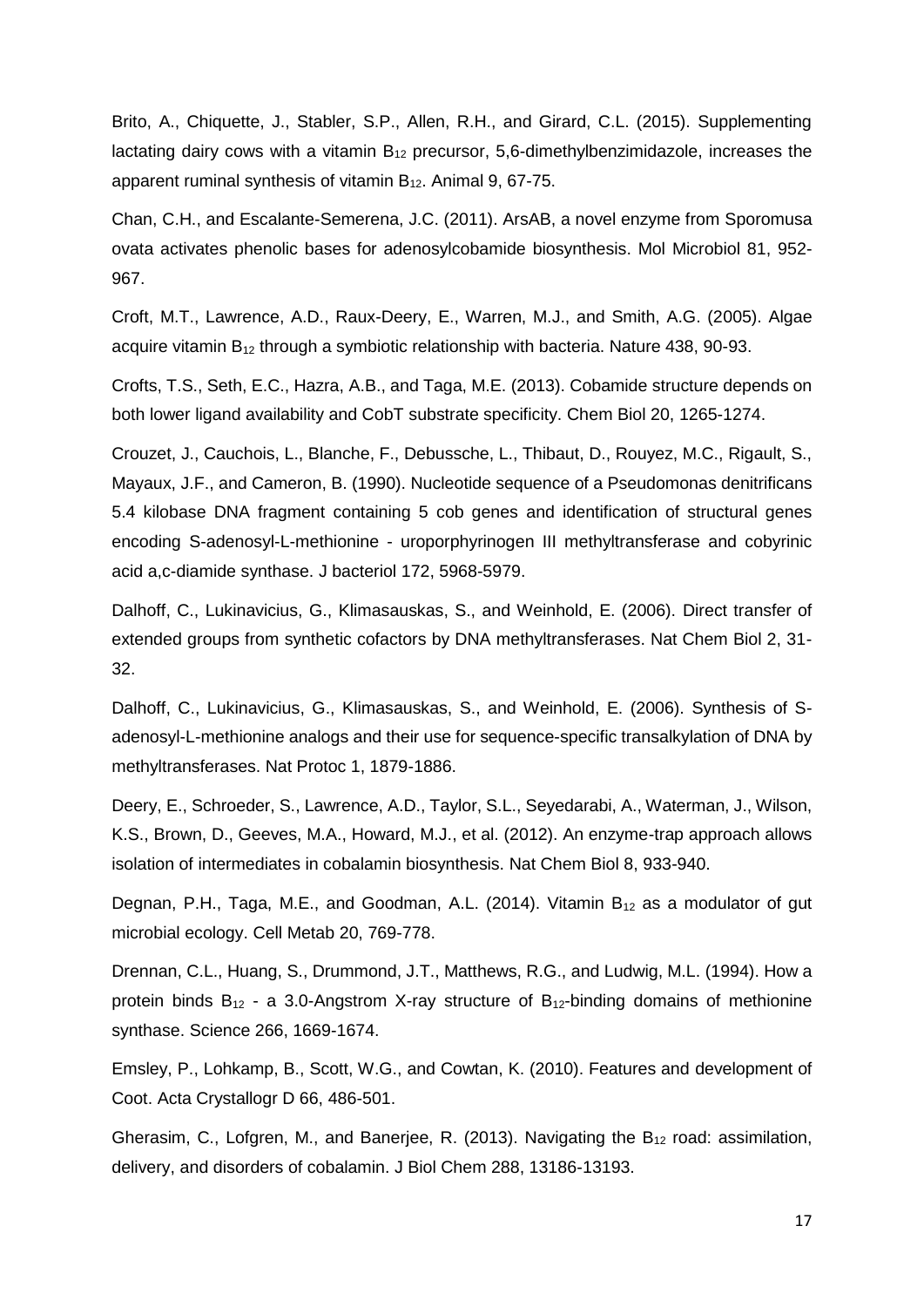Girard, C.L., Berthiaume, R., Stabler, S.P., and Allen, R.H. (2009). Identification of cobalamin and cobalamin analogues along the gastrointestinal tract of dairy cows. Arch Anim Nutr 63, 379-388.

Gopinath, K., Moosa, A., Mizrahi, V., and Warner, D.F. (2013). Vitamin  $B_{12}$  metabolism in Mycobacterium tuberculosis. Future Microbiol 8, 1405-1418.

Gopinath, K., Venclovas, C., Ioerger, T.R., Sacchettini, J.C., McKinney, J.D., Mizrahi, V., and Warner, D.F. (2013). A vitamin  $B_{12}$  transporter in Mycobacterium tuberculosis. Open Biol 3, 120175.

Gray, M.J., and Escalante-Semerena, J.C. (2009). In vivo analysis of cobinamide salvaging in Rhodobacter sphaeroides strain 2.4.1. J Bacteriol 191, 3842-3851.

Greibe, E., Fedosov, S., and Nexo, E. (2012). The cobalamin-binding protein in zebrafish is an intermediate between the three cobalamin-binding proteins in human. PLoS One 7, e35660.

Helliwell, K.E., Lawrence, A.D., Holzer, A., Kudahl, U.J., Sasso, S., Krautler, B., Scanlan, D.J., Warren, M.J., and Smith, A.G. (2016). Cyanobacteria and eukaryotic algae use different chemical variants of vitamin B12. Curr Biol 26, 999-1008.

Horton, R.A., Bagnato, J.D., and Grissom, C.B. (2003). Structural determination of 5'-OH alpha-ribofuranoside modified cobalamins via 13C and DEPT NMR. J Org Chem 68, 7108- 7111.

Koppenhagen, V.B., Wagner, F., and Pfiffner, J.J. (1973). Alpha-(5,6 dimethylbenzimidazolyl)rhodibamide and rhodibinamide, the rhodium analogues of vitamin  $B_{12}$ and cobinamide. J Biol Chem 248, 7999-8002.

Krautler, B., Fieber, W., Ostermann, S., Fasching, M., Ongania, K.H., Gruber, K., Kratky, C., and Mikl, C. (2003). The cofactor of tetrachloroethene reductive dehalogenase of Dehalospirillum multivorans is norpseudo  $B_{12}$ , a new type of a natural corrinoid. Helv Chim Acta 86, 3698-3716.

Lee, M., and Grissom, C.B. (2009). Design, synthesis, and characterization of fluorescent cobalamin analogues with high quantum efficiencies. Org Lett 11, 2499-2502.

Maggio-Hall, L.A., and Escalante-Semerena, J.C. (2003). Alpha-5,6-dimethylbenzimidazole adenine dinucleotide (alpha-DAD), a putative new intermediate of coenzyme  $B_{12}$  biosynthesis in Salmonella typhimurium. Microbiology 149, 983-990.

Martens, J.H., Barg, H., Warren, M.J., and Jahn, D. (2002). Microbial production of vitamin B12. Appl Microbiol Biotechnol 58, 275-285.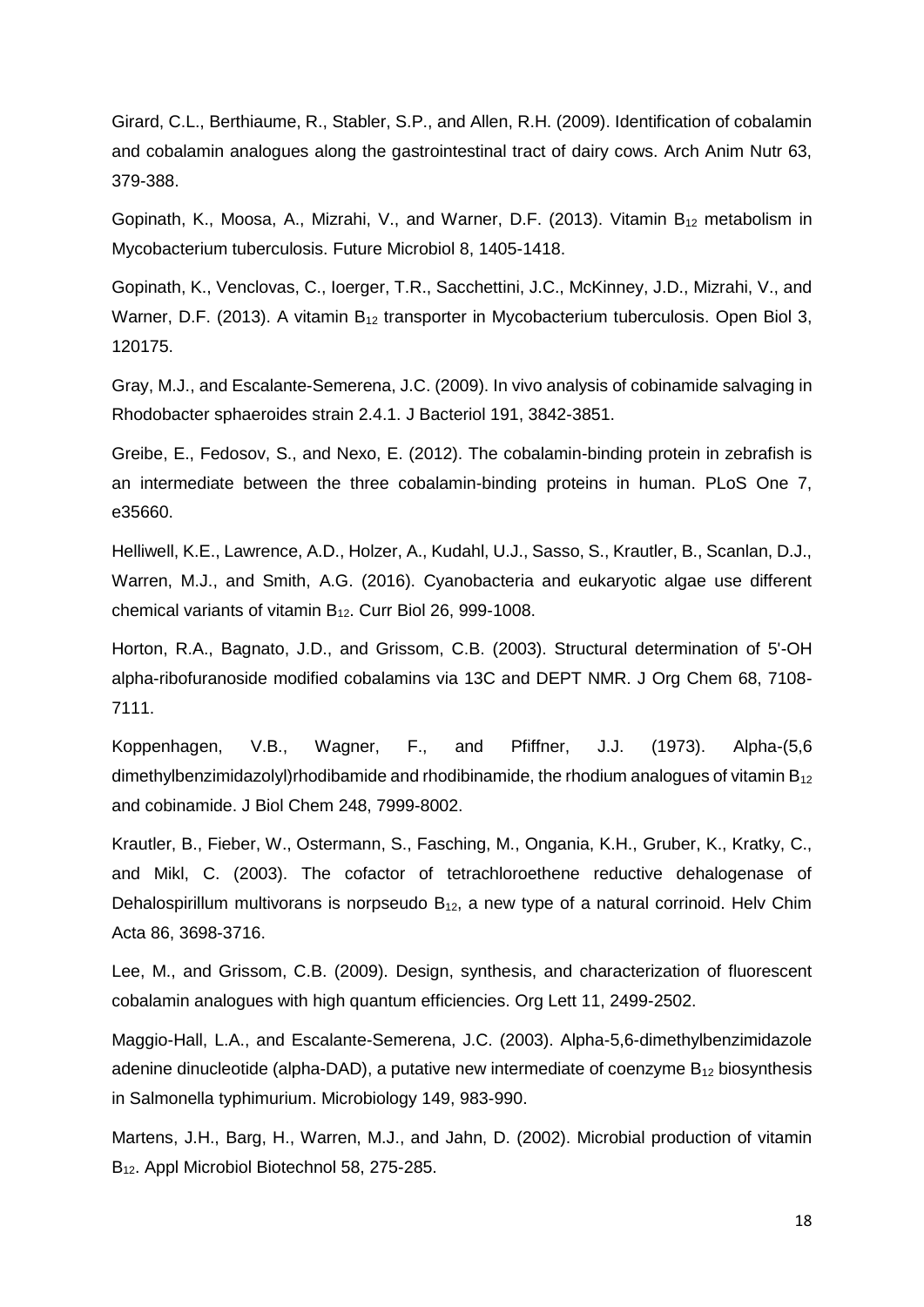McEwan, J.F., Veitch, H.S., and Russell-Jones, G.J. (1999). Synthesis and biological activity of ribose-5'-carbamate derivatives of vitamin B12. Bioconjug Chem 10, 1131-1136.

Moore, S.J., Lawrence, A.D., Biedendieck, R., Deery, E., Frank, S., Howard, M.J., Rigby, S.E., and Warren, M.J. (2013). Elucidation of the anaerobic pathway for the corrin component of cobalamin (vitamin B12). Proc Natl Acad Sci USA 110, 14906-14911.

Mozafar, A. (1994). Enrichment of some B-vitamins in plants with application of organic fertilizers. Plant Soil 167, 305-311.

Potterton, E., Briggs, P., Turkenburg, M., and Dodson, E. (2003). A graphical user interface to the CCP4 program suite. Acta Cryst. D59, 1131-1137.

Raux, E., Lanois, A., Levillayer, F., Warren, M.J., Brody, E., Rambach, A., and Thermes, C. (1996). Salmonella typhimurium cobalamin (vitamin B12) biosynthetic genes: functional studies in S. typhimurium and Escherichia coli. J Bacteriol 178, 753-767.

Renz, P. (1999). Biosynthesis of the 5,6-dimethylbenzidazole moiety of cobalamin and of the other bases found in natural corrinoids. In Chemistry and biochemistry of  $B_{12}$ , R. Banerjee, ed. (New York: John Wiley and sons), pp. 557-575.

Rodionov, D.A., Vitreschak, A.G., Mironov, A.A., and Gelfand, M.S. (2003). Comparative genomics of the vitamin  $B_{12}$  metabolism and regulation in prokaryotes. J Biol Chem 278, 41148-41159.

Roth, J.R., Lawrence, J.G., and Bobik, T.A. (1996). Cobalamin (coenzyme  $B_{12}$ ): synthesis and biological significance. Annu Rev Microbiol 50, 137-181.

Sato, K., Kudo, Y., and Muramatsu, K. (2004). Incorporation of a high level of vitamin  $B_{12}$  into a vegetable, kaiware daikon (Japanese radish sprout), by the absorption from its seeds. BBA-Gen Subjects 1672, 135-137.

Schindelin, J., Arganda-Carreras, I., Frise, E., Kaynig, V., Longair, M., Pietzsch, T., Preibisch, S., Rueden, C., Saalfeld, S., Schmid, B., et al. (2012). FIJI: an open-source platform for biological-image analysis. Nat Methods 9, 676-682.

Shipman, L.W., Li, D., Roessner, C.A., Scott, A.I., and Sacchettini, J.C. (2001). Crystal stucture of precorrin-8x methyl mutase. Structure 9, 587-596.

Singh, S., Zhang, J., Huber, T.D., Sunkara, M., Hurley, K., Goff, R.D., Wang, G., Zhang, W., Liu, C., Rohr, J., et al. (2014). Facile chemoenzymatic strategies for the synthesis and utilization of S-adenosyl-(L)-methionine analogues. Angew Chem Int Ed Engl 53, 3965-3969.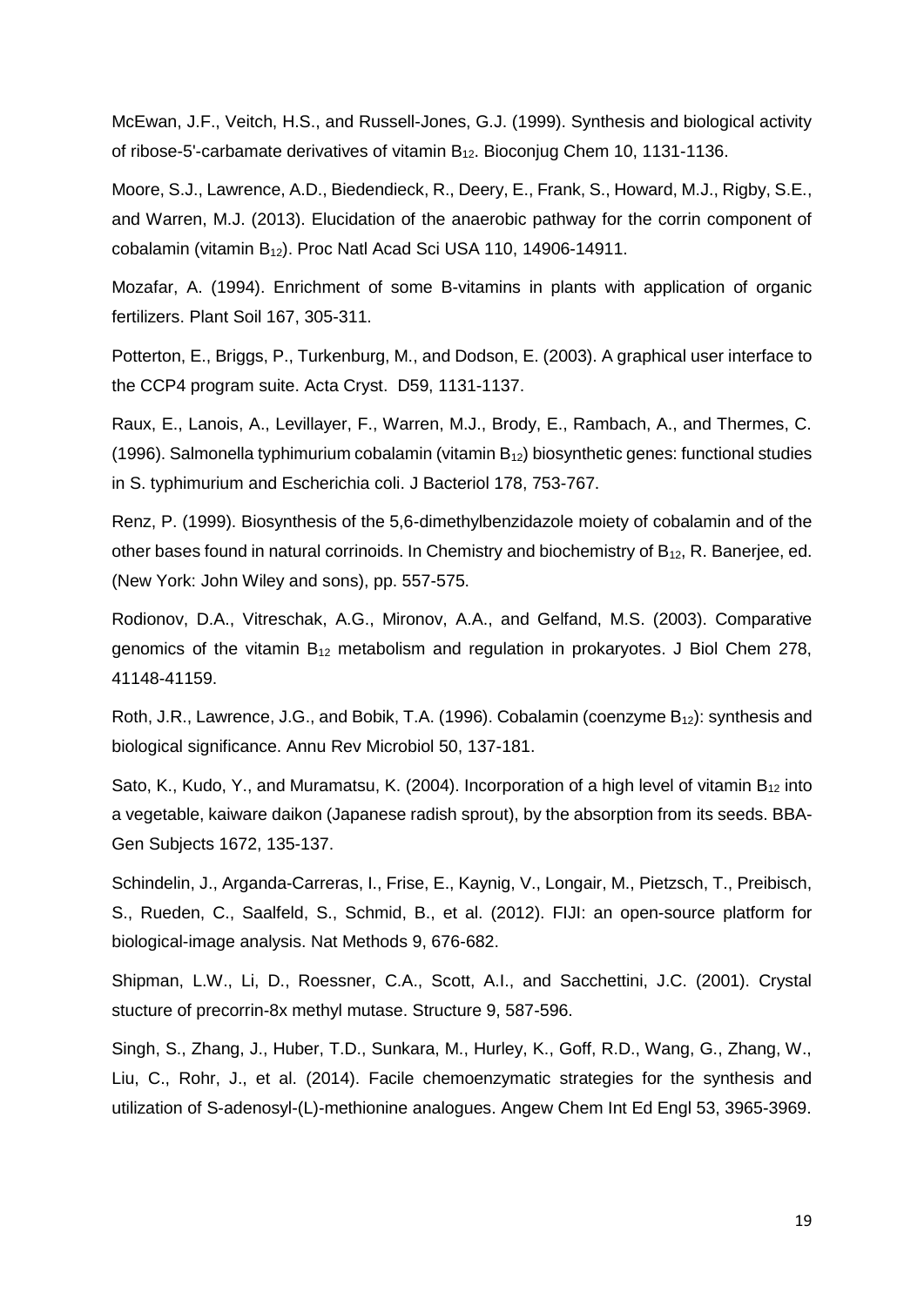Smeltzer, C.C., Cannon, M.J., Pinson, P.R., Munger, J.D., Jr., West, F.G., and Grissom, C.B. (2001). Synthesis and characterization of fluorescent cobalamin (CobalaFluor) derivatives for imaging. Org Lett 3, 799-801.

Stabler, S.P., and Allen, R.H. (2004). Vitamin  $B_{12}$  deficiency as a worldwide problem. Annu Rev Nutr 24, 299-326.

Studier, F.W., Daegelen, P., Lenski, R.E., Maslov, S., and Kim, J.F. (2009). Understanding the differences between genome sequences of Escherichia coli B strains REL606 and BL21(DE3) and comparison of the E. coli B and K12 genomes. J Mol Biol 394, 653-680.

Vranken, W.F., Boucher, W., Stevens, T.J., Fogh, R.H., Pajon, A., Llinas, M., Ulrich, E.L., Markley, J.L., Ionides, J., and Laue, E.D. (2005). The CCPN data model for NMR spectroscopy: development of a software pipeline. Proteins 59: 687-96.

Waibel, R., Treichler, H., Schaefer, N.G., van Staveren, D.R., Mundwiler, S., Kunze, S., Kuenzi, M., Alberto, R., Nuesch, J., Knuth, A., et al. (2008). New derivatives of vitamin  $B_{12}$ show preferential targeting of tumors. Cancer Res 68, 2904-2911.

Wang, R., Islam, K., Liu, Y., Zheng, W., Tang, H., Lailler, N., Blum, G., Deng, H., and Luo, M. (2013). Profiling genome-wide chromatin methylation with engineered posttranslation apparatus within living cells. J Am Chem Soc 135, 1048-1056.

Wang, R., Zheng, W., and Luo, M. (2014). A sensitive mass spectrum assay to characterize engineered methionine adenosyltransferases with S-alkyl methionine analogues as substrates. Anal Biochem 450, 11-19.

Wang, R., Zheng, W., Yu, H., Deng, H., and Luo, M. (2011). Labeling substrates of protein arginine methyltransferase with engineered enzymes and matched S-adenosyl-L-methionine analogues. J Am Chem Soc 133, 7648-7651.

Warner, D.F., Savvi, S., Mizrahi, V., and Dawes, S.S. (2007). A riboswitch regulates expression of the coenzyme  $B_{12}$ -independent methionine synthase in Mycobacterium tuberculosis: implications for differential methionine synthase function in strains H37Rv and CDC1551. J Bacteriol 189, 3655-3659.

Warren, M.J., Raux, E., Schubert, H.L., and Escalante-Semerena, J.C. (2002). The biosynthesis of adenosylcobalamin (vitamin B12). Nat Prod Rep 19, 390-412.

Watkins, D., and Rosenblatt, D.S. (2013). Lessons in biology from patients with inborn errors of vitamin B12 metabolism. Biochimie 95, 1019-1022.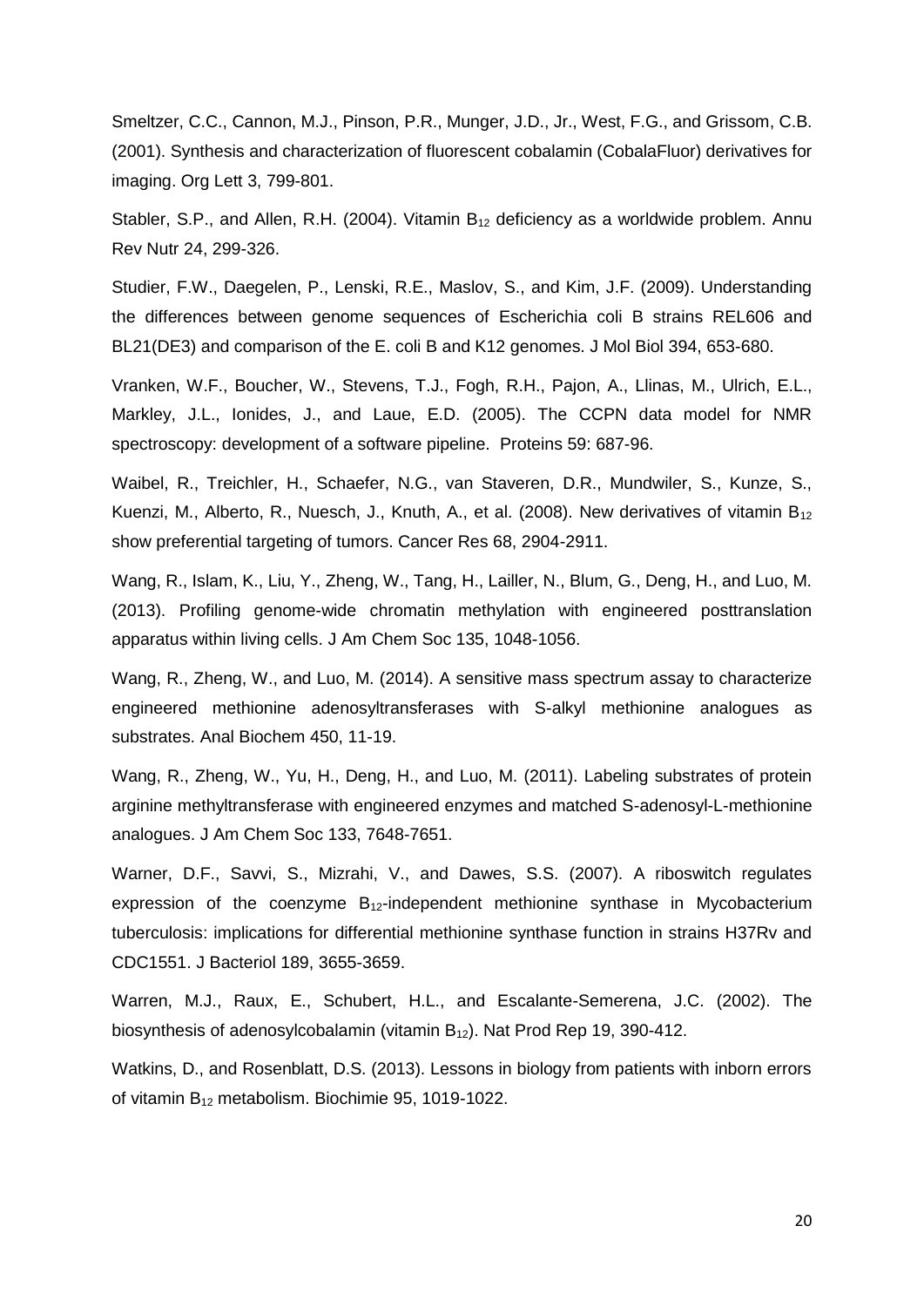Watson, E., MacNeil, L.T., Ritter, A.D., Yilmaz, L.S., Rosebrock, A.P., Caudy, A.A., and Walhout, A.J. (2014). Interspecies systems biology uncovers metabolites affecting C. elegans gene expression and life history traits. Cell 156, 759-770.

Widner, F.J., Lawrence, A.D., Deery, E., Heldt, D., Frank, S., Gruber, K., Wurst, K., Warren, M.J., and Krautler, B. (2016). Total Synthesis, Structure, and Biological Activity of Adenosylrhodibalamin, the Non-Natural Rhodium Homologue of Coenzyme  $B_{12}$ . Angew Chem Int Ed Engl 55, 11281-11286.

Winter, G. (2010). XIA2: an expert system for macromolecular crystallography data reduction. J Appl Crystallogr 43, 186-190.

Wishart, D.S., and Case, D.A. (2001). Use of chemical shifts in macromolecular structure determination. Methods Enzymol 338, 3-34.

Yilmaz, L.S., and Walhout, A.J. (2014). Worms, bacteria, and micronutrients: an elegant model of our diet. Trends Genet 30, 496-503.

Zaman, K., and Zak, Z. (1989). Purification and partial characterization of a cobalamin-binding protein from chicken egg yolk. Biochim Biophys Acta 998, 102-104.

Zayas, C.L., Claas, K., and Escalante-Semerena, J.C. (2007). The CbiB protein of Salmonella enterica is an integral membrane protein involved in the last step of the de novo corrin ring biosynthetic pathway. J Bacteriol 189, 7697-7708.

#### **FIGURE LEGENDS**

**Figure 1. Biosynthesis of adenosylcobalamin from uroporphyrinogen III.** Initially, uroporphyrinogen III is acted upon by the enzymes in the sequence of CobA, I, G, J, M, F, K, L and H to generate a cobalt-free corrinoid called HBA. Amidation of the a and c side chains followed by metal insertion, adenosylation and the remaining amidations by CobB, NST, R, O and Q gives rise to adenosylcobyric acid. The final stages of the biosynthesis see the attachment of an aminopropanol side chain and the alpha ribazole nucleotide, which contains the unusual base dimethylbenzimidazole. These reactions are mediated by the enzymes CobD, P, V and U. The numbering of the corrin macrocyle (1-20) is shown as is the lettering associated with the side chains (a-g). Different variants of cobalamin are found through changes in the highlighted areas of the molecule. The upper ligand (orange) can be a methyl, cyano or water group, the linking aminopropanol (purple) is an ethanolamine molecule in norcobalamin, and a range of different bases can replace the dimethylbenzimidazole (blue).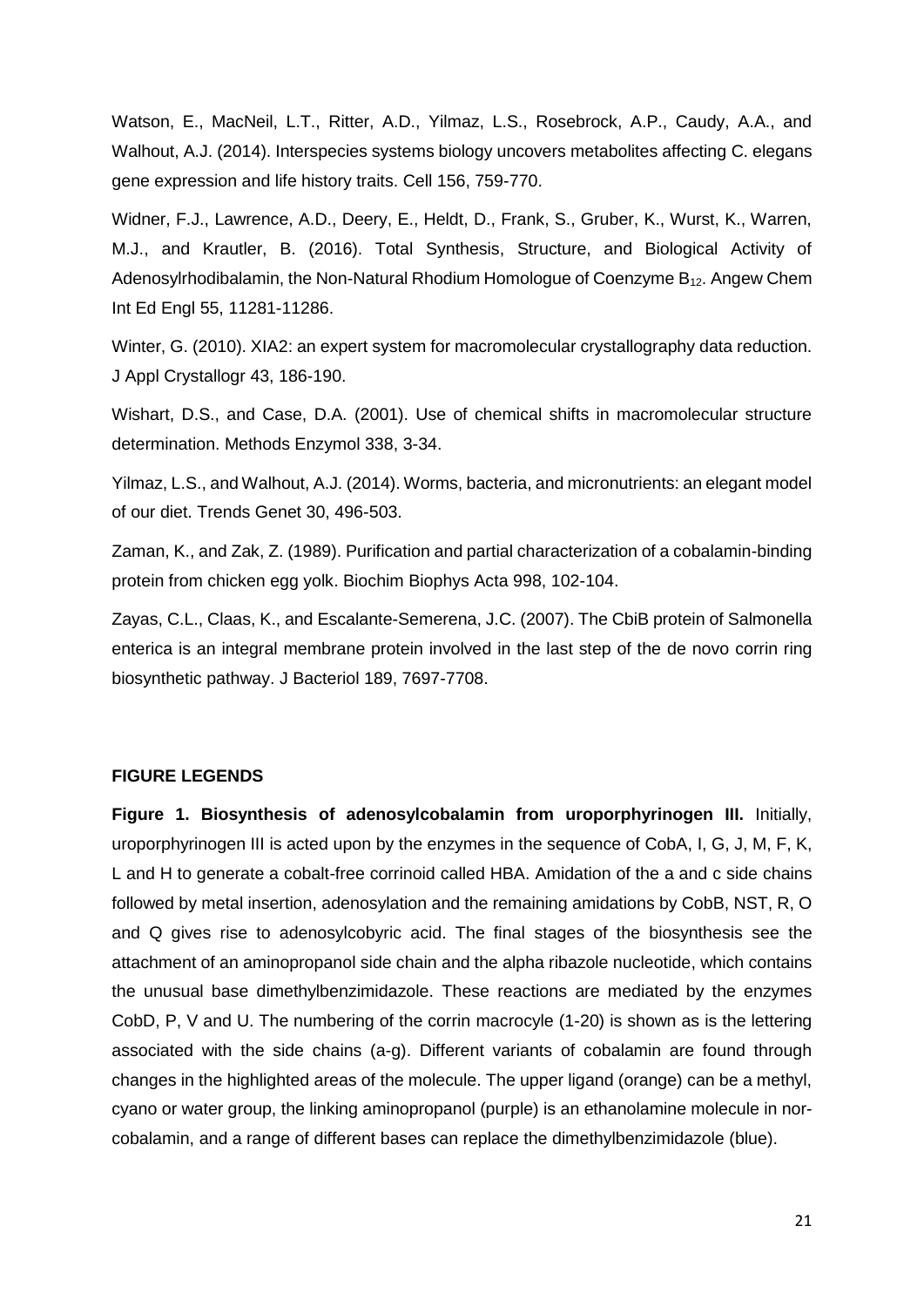**Figure 2. The ChemBio synthesis of a C5 analogue of cobyric acid.** Precorrin-7 is modified with an allyl-SAM derivative by the action of the C5 methyltransferase, CobL. This results in the production of C5-allyl-precorrin-8, which is acted upon by the enzyme CobH, B and Q to generate C5-allyl-Hby. Cysteamine is next chemically attached to the allyl group to generate C5-TPEA-Hby prior to the chemical insertion of cobalt to give C5-TPEA-cobyric acid. The coupling of a fluorophore via the free amine group on C5 generates the C5-fluorophore conjugate of cobyric acid. The fluorophore is represented by the filled red circle.

**Figure 3. Product complex of CobHT85A with C5-allyl-HBA.** The figure shows the position of the reaction product bound at the active site of the enzyme. The proximity of the C5-group to Ala85 demonstrates how the removal of the threonine side chain has provided extra space to accommodate the allyl group.

**Figure 4. Chemical structures of the four fluorescent analogues of cobalamin**. The top two structures show the attachment of Orgeon Green and BoDIPY to the C5 position of the corrin ring, whereas the lower two structures show how these fluorophores are attached to the ribose moiety of the lower nucleotide loop.

**Figure 5. Effect of cobyric acid and cobalamin analogues on bacteria.** Panel A shows a bioassay plate containing a S. enterica strain that requires cobyric acid or later pathway intermediates for growth. Addition of a known amount of vitamin  $B_{12}$  (spot 3) allows growth. Spots 1, 2 and 4 represent C5-Allyl-hydrogenobyrinic acid a,c-diamide (C5-Allyl-HBAD), C5- Allyl-Hby and C5-TPEA-Hby, none of which promote growth. Spot 5 contains the C5-TPEAcobyric acid analogue and promotes growth. Panel B is the same bioassay plate assay as in panel A, with spot 3 containing a standard vitamin  $B_{12}$  solution. Spots 1, 2, 4 and 5 are solutions of C5-BoD-cobyric acid, ribose-BoD-cobalamin, C5-OG-cobyric acid and ribose-OGcobalamin, respectively. All the analogues support growth although the C5 analogues are weaker than the respective ribose-linked analogues. Panels C and D are overlay pictures of E. coli cells that have been grown in the presence of ribose-BoD-cobalamin and C5-BoDcobyric acid, respectively. The co-localisation of the red fluorescence with the cells indicates that E. coli has taken up both compounds. Panels E and F show cultures of M. tuberculosis, grown in the presence of ribose-BoD-cobalamin and C5-BoD-cobyric acid, respectively. Again, the presence of the red fluorescence with the cells indicates that M. tuberculosis is able to take up both analogues.

**Figure 6. Localisation of ribose-BoD-cobalamin to coelomocytes in C. elegans.** C. elegans were fed with E. coli OP50 that had been grown in the presence of ribose-BoDcobalamin and were imaged after several days. The red fluorescence associated with the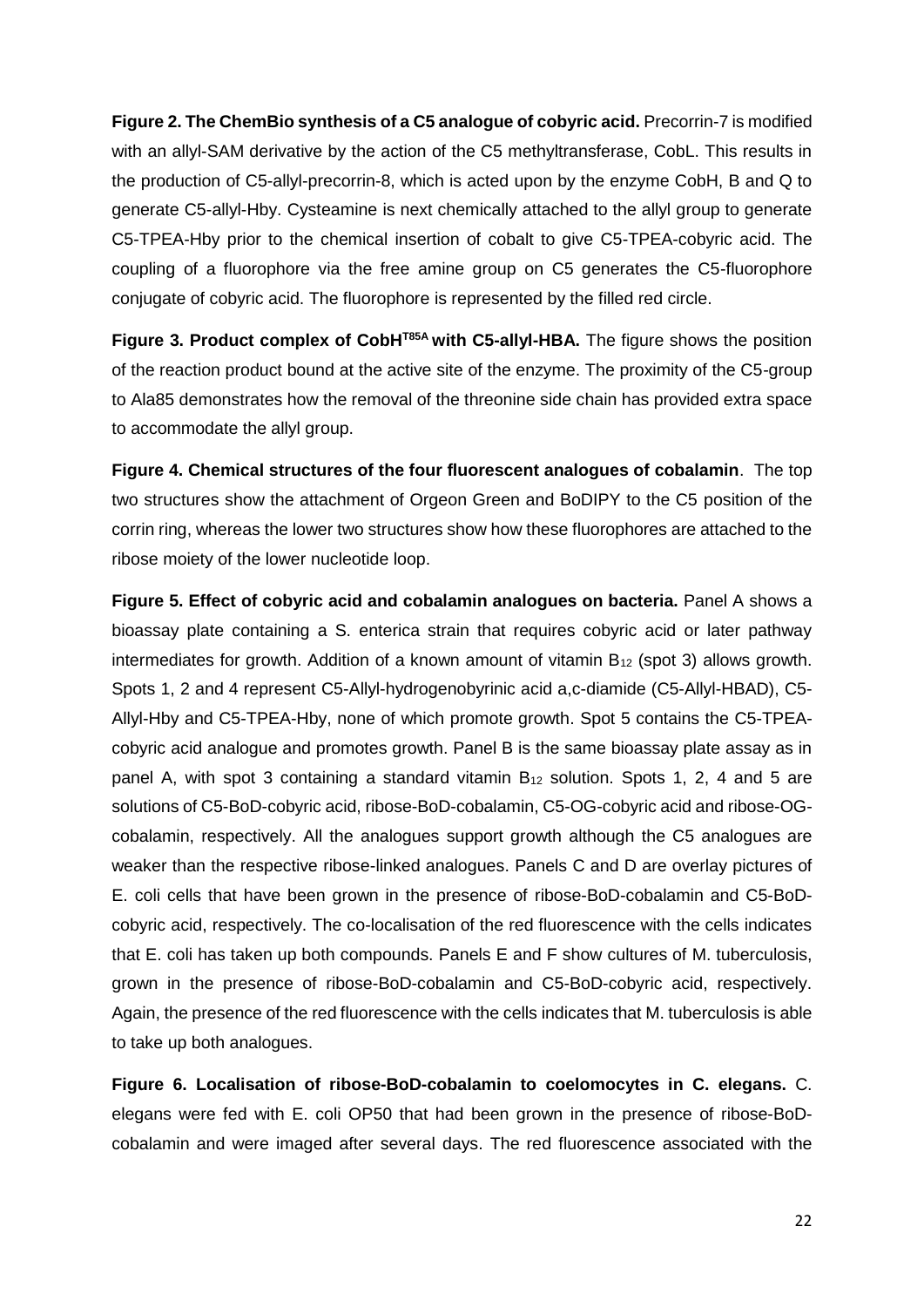fluorophore was found localised in the 6 coelomocytes, two of which are found at the head (Panel A), two near the vulva (Panel B) and two at the anus (Panel C).

**Figure 7. Localisation of ribose-OG-cobalamin to vacuoles in L. sativum (garden cress).** Seeds were germinated in sterile media containing ribose-OG-cobalamin and were imaged after 5 days. Thin sections of the cotyledons of cress grown in the presence of the ribose-OG-cobalamin had highly fluorescent vacuoles (Panel A), whereas control plants grown in the absence of the cobalamin derivative lacked this fluorescence (Panel B).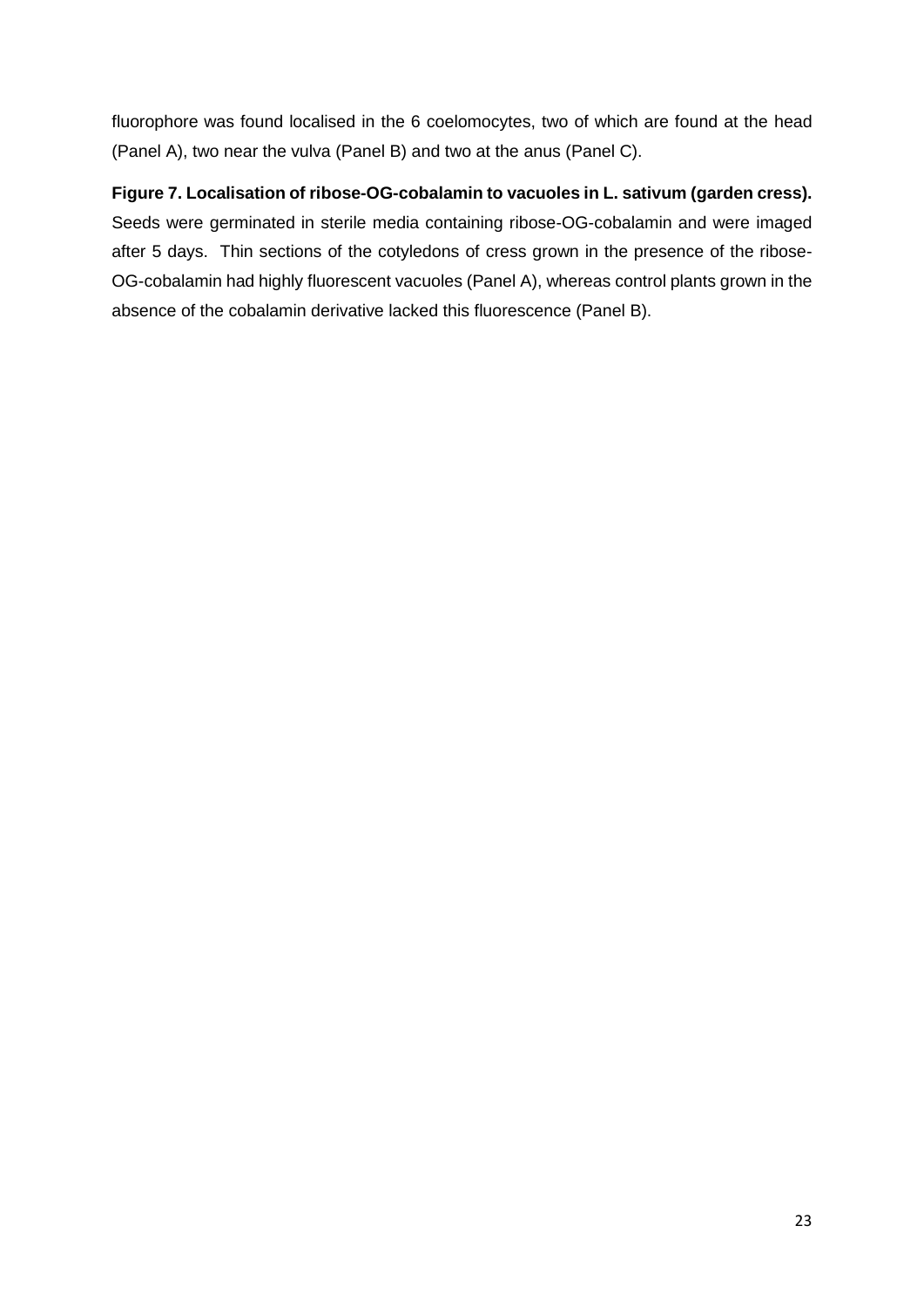#### **STAR\*METHODS**

#### **CONTACT FOR REAGENT AND RESOURCES SHARING**

Further information and requests for resources and reagents should be directed to and will be fulfilled by the Lead Contact, Professor Martin J. Warren [\(m.j.warren@kent.ac.uk\)](mailto:m.j.warren@kent.ac.uk))

#### **EXPERIMENTAL MODEL AND SUBJECT DETAILS**

All bacterial strains used in this study are listed in the Key Resources Table together with their source and genotypes. For E. coli, unless stated otherwise, the strains were grown in LB media supplemented with the appropriate antibiotics. All Mycobacterium tuberculosis cultures were grown in cobalamin deficient Sauton's defined medium (0.5 g KH<sub>2</sub>PO<sub>4</sub>, 0.5 g MgSO<sub>4</sub>·7H<sub>2</sub>O, 2 g citric acid, 0/05 g ferric ammonium citrate, 60 mLs glycerol, 4 g asparagine and 500 µL TWEEN 80 in 1 L pH 7.0. Worm studies were carried out with Caenorhabditis elegans var. Bristol (strain N2) and maintained on nematode growth medium (NGM) agar.

#### **METHODS DETAILS**

**Chemicals and reagents.** Oregon Green® 514 (OG) and BODIPY® TR-X (BoD) succinimidyl ester were both purchased from Thermo Fisher Scientific, Inc., as was the P-Per for plant extraction. Allyl-Bromide, Cysteamine hydrochloride, Seleno-L-methionine, Dowex 50WX4 hydrogen form, Diethylaminoethyl–Sephacel, and N, N-DiisopropylethylamineReagentPlus® were bought from Sigma Aldrich, Ltd. Other chemicals and equipment include LICHROPREP RP-18 from VWR, VA-044 2,2'-Azobis[2-(2-imidazolin-2-yl)propane] dihydrochloride from alpha laboratories Ltd. and crystal screens from Molecular Dimensions Ltd.

**Protein production and purification.** All cobalamin biosynthetic genes were amplified by PCR using genomic DNA from either Rhodobacter capsulatus SB1003 (cobL, H and B), or Allochromatium vinosum ATCC 17899 (cobQ). The cob genes were amplified individually with primers then cloned into modified pET14b plasmids. These were then transformed into BL21 star (DE3) pLysS. hMATIIA I117A was transformed into Rosetta 2 (DE3) pLysS. The recombinant strains were grown in LB at 37°C and protein overexpression was induced wit h 0.4 mM of isopropyl-1-thio- $\beta$ -D-galactopyranoside. The cells were resuspended in buffer A (20) mM Tris pH 8, 500 mM NaCl, 10 mM Imidazole) and sonicated. The protein was purified using Chelating Sepharose<sup>TM</sup> charged with NiSO<sub>4</sub>. Unbound proteins were washed off with buffer A, buffer A containing 30 mM imidazole and buffer A containing 80 mM Imidazole. Proteins were eluted with buffer A containing 400 mM imidazole and passed through a PD10 column equilibrated with buffer B (20 mM Tris, pH 8.0, containing 100 mM NaCl) for CobL and H, or buffer C (20 mM Tris, pH 8.0, containing 500 mM NaCl) for CobB and Q.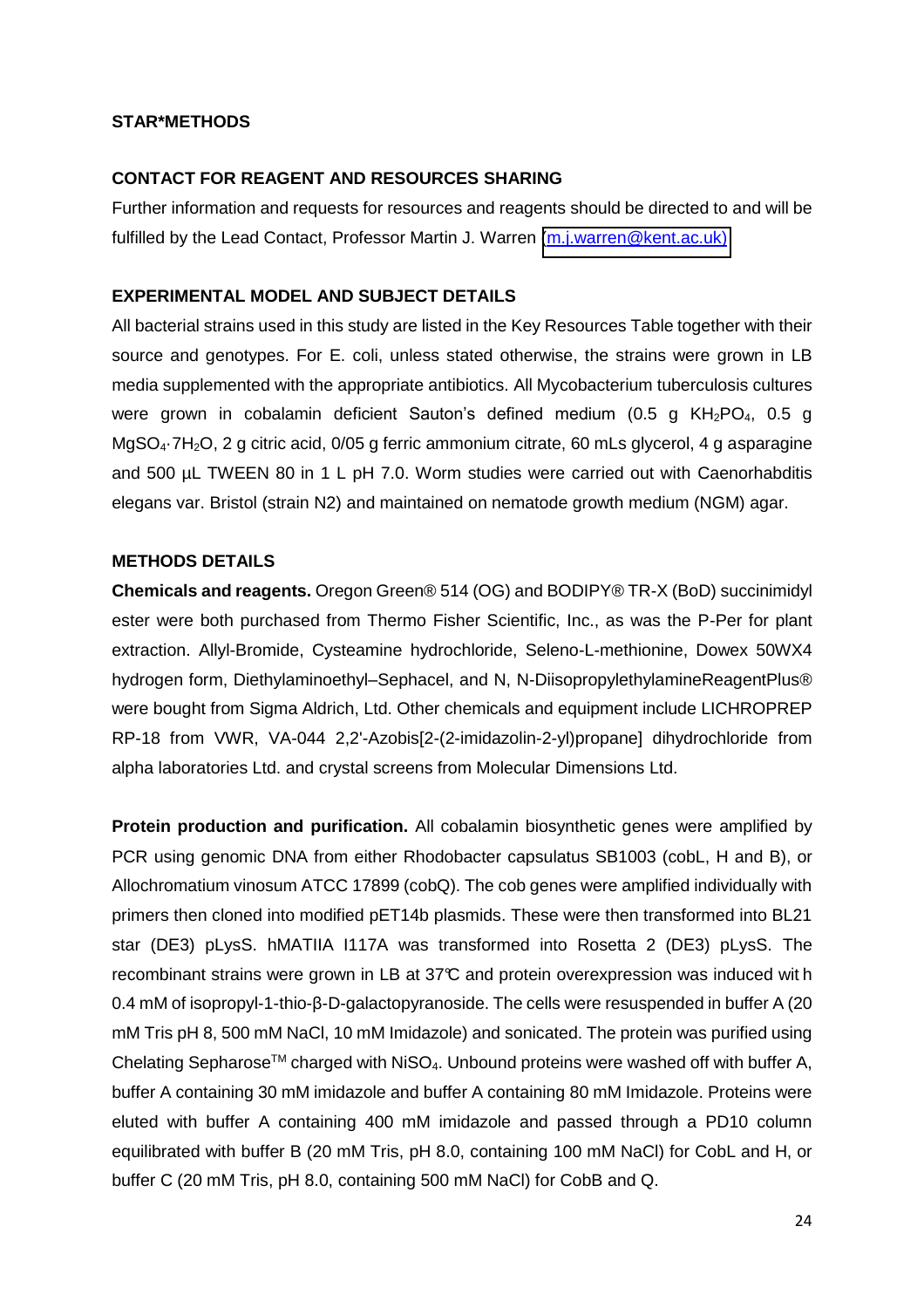**Production and purification of precorrin-7.** E. coli BL21 star (DE3) pLysS was transformed with pET3a/cobA-I-G-J-M-F-K-L<sup>c</sup>-E and grown in 2TY at 28 ℃ for 24 hours (Deery, et al., 2012). The cells were resuspended in 20 mM Tris, pH 8.0, and sonicated. Proteins were precipitated with acetonitrile and following clarification by centrifugation precorrin-7 was purified over DEAE-Sepherose. The column was washed with 20 mM Tris, pH 8.0, containing 100 mM NaCl, before elution with 500 mM NaCl. The pH of the eluent was lowered to pH 4.0 with TFA and the precorrin-7 was further purified over RP18. The column was washed with a stepwise gradient of methanol in 0.1% (v/v) TFA and elution was achieved with 50% methanol.

**Synthesis of SAM analogues.** Allyl-SAM was prepared from homocysteine and allylbromide as described previously (Wang, et al., 2011). Allyl bromide (44  $\mu$ L, 0.214 mmol) and AgClO<sub>4</sub> (6 mg, 0.025 mmol) were added to S-adenosyl-L-homocysteine (5 mg, 0.013 mmol) dissolved in a mixture of formic acid and acetic acid  $(1:1, 0.6 \text{ mL})$  at 0 °C. The mixture was allo wed to warm up to room temperature and stirred continuously for 2.5 h. A further portion of allyl bromide (44  $\mu$ L, 0.214 mmol) and AgClO<sub>4</sub> (6 mg, 0.025 mmol) were added and the reaction mixture was stirred for another 2.5 h. following centrifugation to remove the precipitate,  $H_2O$ (3 mL) was added and the residual allyl bromide was extracted with diethyl ether (5 mL  $\times$  3). The aqueous phase was then concentrated under vacuum.

**Synthesis of Se-propargyl-L-selenohomocysteine.** Se-propargyl-L-selenohomocysteine was synthesized from L-selenomethionine as described previously (Singh, et al., 2014). Lselenomethionine (100 mg) was dissolved in 20 mL liquid ammonia at -78 ºC and stirred. Small fragments of sodium metal (34 mg) were added until a deep blue colour persisted for at least 1 min. Progargyl bromide (46.5 µL) was then added followed by ammonium chloride (20 mg). The reaction removed from the cooling bath and the flask was left open to the atmosphere for the ammonia to evaporate. The resulting residue was dissolved in  $H_2O$  (5 mL) and the pH was adjusted to pH 5 - 7 by the addition of HCl (1 M). The solvent was removed under reduced pressure.

**Synthesis C5-allyl-HBA.** Precorrin-7 (60 µM) was incubated with CobL (6 µM), CobH (30 µM) and allyl-SAM (170 µM) in buffer B at 28°C for 16 hours in the da rk. The reaction mixture was then heated to  $65\textdegree$  and the precipitate was removed by centrifugation. The resulting supernatant was applied to a DEAE-Sepharose column equilibrated in 20 mM Tris, pH 8.0. The column was washed with 20 mM Tris, pH 8.0, and the product was eluted with 20 mM Tris, pH 8.0, containing 500 mM NaCl.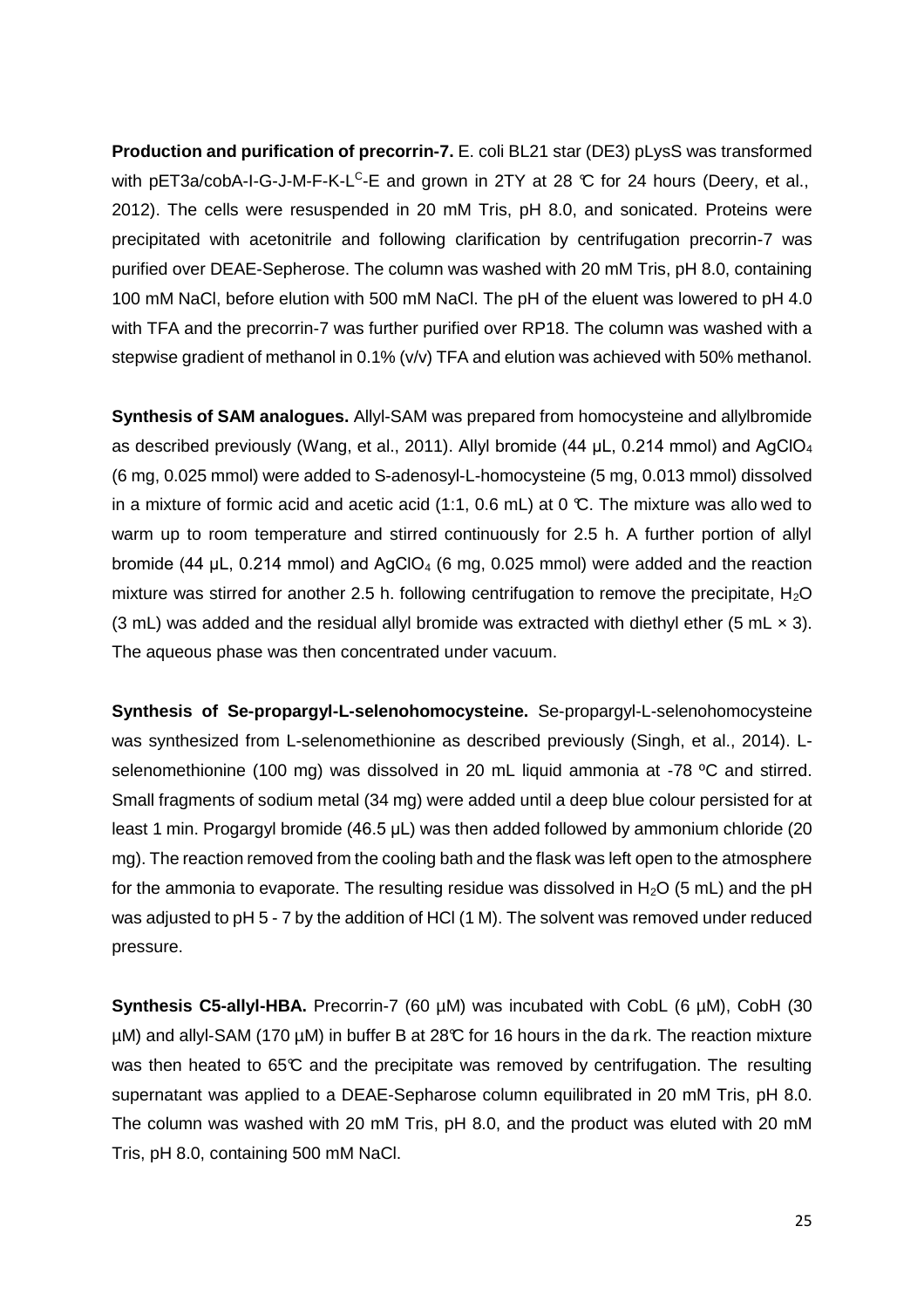**Synthesis of C5-propargyl-HBA.** C5-propargyl-HBA was prepared from precorrin-7 and Sepropargyl-L-selenohomocysteine. Precorrin-7 (60 µM), Se-propargyl-L-selenohomocysteine (1.5 mM), ATP (2 mM), MgCl<sub>2</sub> (5 mM), hMAT2A I117A (60 µM), CobL (6 µM), CobH (30 µM), Se-propargyl-Hcy (1.5 mM) and SAHH (50  $\mu$ M) were incubated in 20 mM Tris, pH 8.0, containing 100 mM NaCl at 28°C in the dark for 16 h. The reaction m ixture was heated to 80°C for 15 minutes and the precipitate was removed by centrifugation. The supernat ant was applied to DEAE column pre-equilibrated in 20 mM Tris, pH 8.0. The column was washed with 20 mM Tris, pH 8.0, containing 100 mM NaCl, and eluted with 20 mM Tris, pH 8.0, containing 500 mM NaCl.

Synthesis of C5-allyl-Hby. C5-allyl-HBA (30 µM), CobB (2 µM), CobQ (5 µM), ATP (8 mM), L-Glutamine (8 mM), and MgCl<sub>2</sub> (20 mM) were incubated in buffer C at 28°C for 16 hours in the dark. The reaction mixture was heated to  $80^{\circ}$ , acidified to pH 4 wit h trifluoroacetic acid (TFA) and the precipitate removed by centrifugation. The supernatant was applied to an RP18 column equilibrated in 0.1% TFA, washed with 0.1% TFA followed by 20% methanol before elution in 50% methanol. The product was then dried in a vacuum centrifuge.

**C5 allyl group extension.** The C5-allyl group was modified through a thiol-ene coupling reaction with cysteamine. A solution of C5-allyl-Hby (30  $\mu$ M) was incubated at 55°C in acetate buffer (pH 4.0, 0.25 M) containing cysteamine (100 mM) and VA-044 (20 mM) in the dark for 15 mins. The product was purified over RP18 and analyzed by HPLC-MS.

**Cobalt insertion.** Cobalt insertion was achieved through incubation of the desired metal-free corrinoid (20  $\mu$ M) with CoCl<sub>2</sub> (10 mM) in ammonium hydroxide (0.2 M) at 80 °C under an N <sub>2</sub> atmosphere. The reaction was followed UV-visible spectroscopy until deemed complete  $(~60)$ mins) after which it was quenched with KCN and the product purified over RP18 and eluted in methanol.

**Synthesis of fluorescent C5-cobyric acid derivatives.** CN<sub>2</sub>-C5-TPEA-cobyric acid was dissolved in DMSO and either the succinimidyl ester of OG or BoD along with 2 equivalents of DIPEA were added. The reaction was stirred at room temperature for 16 hours in the dark. The solvent was removed in vacuo and the compound was purified by semi-preparative HPLC.

**Ribose linked fluorescent vitamin B12 derivatives.** The ribose-5'-hydroxyl group of vitamin B12 was activated with carbonyldiimidazole and coupled with 1,2-diaminoethane as described previously (McEwan, et al., 1999). The derivative was added to either the succinimidyl ester of OG or BoD with 2 equivalents of DIPEA in DMSO. The reaction was stirred for 16 hours in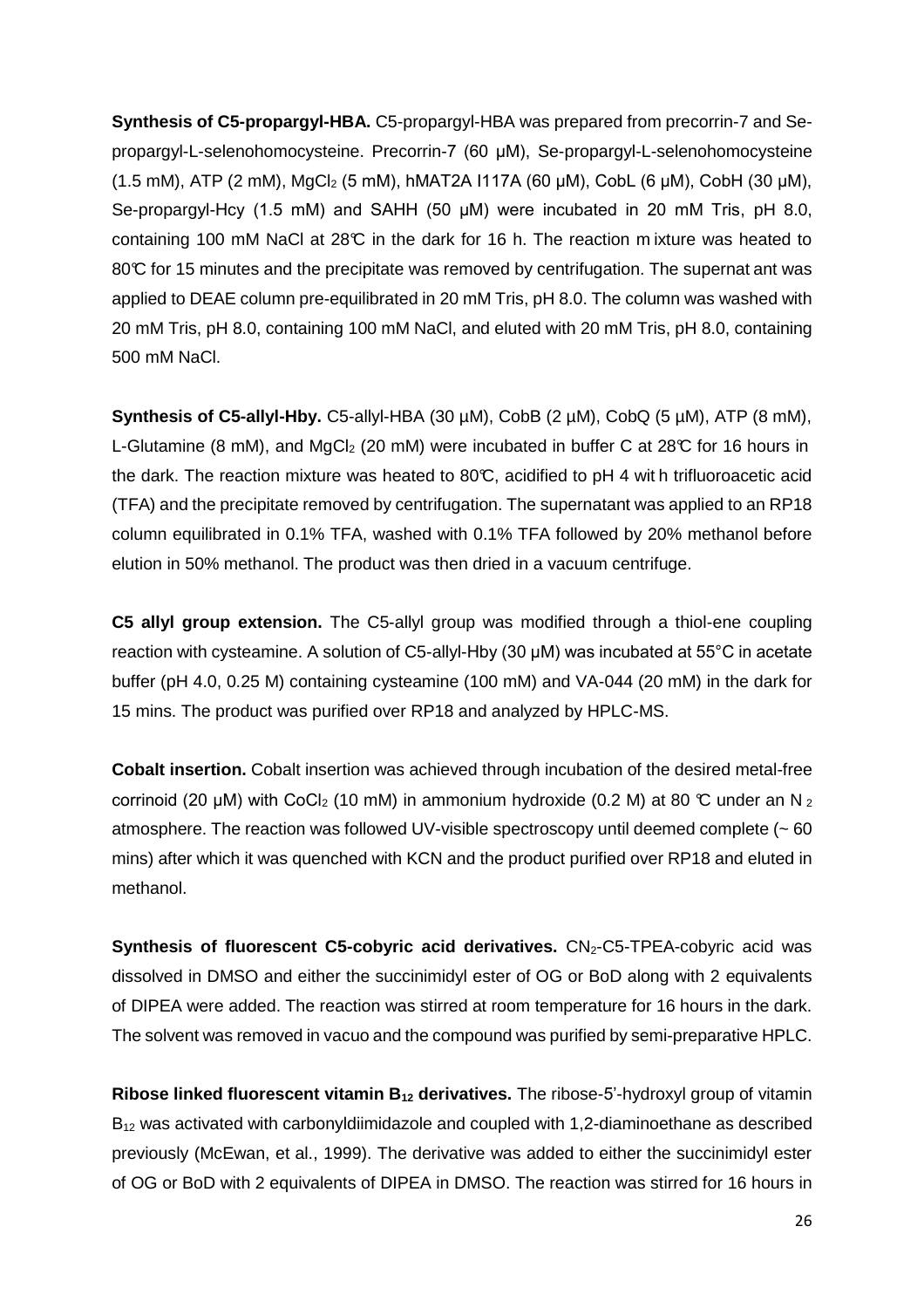the dark at room temperature. The product was precipitated with acetone and collected by filtration. Fluorescent derivatives were dissolved in 50% acetonitrile and purified by semipreparative HPLC.

**Crystal structure determination of CobHT85A with bound C5-allyl-HBA**. Recombinantly produced CobH<sup>T85A</sup> was purified on a nickel affinity column. After affinity purification CobH<sup>T85A</sup> was subject to gel filtration on a G200 Superdex column (GE Healthcare). Protein fractions were collected and concentrated to 7 mg mL<sup>-1</sup>. Allyl-HBA was added to the protein in a 1:1 ratio prior to crystallisation at 19°C using the hanging drop vapour diffusion method. Initial crystals were obtained in 0.2 M calcium acetate hydrate, 0.1 M sodium cacodylate pH 6.5, 18 % (w/v) PEG 8000 (Molecular Dimensions, MD01 condition 20). Crystal optimisation required the addition of 20% methanol to the well condition and increasing the PEG 8000 to 20%. This resulted in multiple square shaped crystals which formed within three days. A single crystal was picked, transferred to a drop of in 0.2 M calcium acetate hydrate, 0.1 M sodium cacodylate pH 6.5, 20 % (w/v) PEG 8000 containing 20% glycerol as a cryoprotectant and then flash frozen in liquid nitrogen. The crystal diffracted to 1.6 Å and was found to belong to space group C 1 2 1 which is the same as the published structure of R. capsulatus CobH co-crystallised with HBA (PDB 4AU1) (Deery, et al., 2012). Data for the crystal was collected using beamline IO4-1 at the Diamond Light Source (UK). The data was auto-integrated and scaled using the Xia2 package using XDS (X-ray data software) and XSCALE (3dii) at the beamline. An initial model was generated by refinement of the scaled and merged data against PDB:4AU1 in Refmac 5. The model was then refined through cycles of manual model building in Coot and refinement with Refmac 5. The final model was validated in Coot and with wwPDB. The PDB coordinates were deposited with the code 5N0G.

**Bioassay plates**. A quantitative bioassay using S. typhimurium AR3612 was performed as described previously (Raux, et al., 1996). The bioassay plates containing the indicator strain AR3612 were prepared from lawns of the corresponding bacteria. The bacteria were scraped from an overnight minimal medium (M9) plate containing methionine (50 mg/L) and cysteine (50 mg/L) and washed with 0.9 % (w/v) NaCl to remove traces of methionine. The cells were mixed with 300 mL of minimal medium (M9) containing cysteine (50 mg/L) agar at 47  $\mathbb{C}$ , and poured into plates.

**Imaging in Escherichia coli.** The OP50 E. coli was transformed with pET-BAD-btuBF and grown in a 4 mL LB culture after inoculation with 16  $\mu$ L of starter culture. This was grown with 1 µM of C5-BoD-cobyric acid or ribose-BoD-cobalamin overnight with induction with 0.02% arabinose. Cultures (1 mL) were spun down and washed three times with fresh LB to remove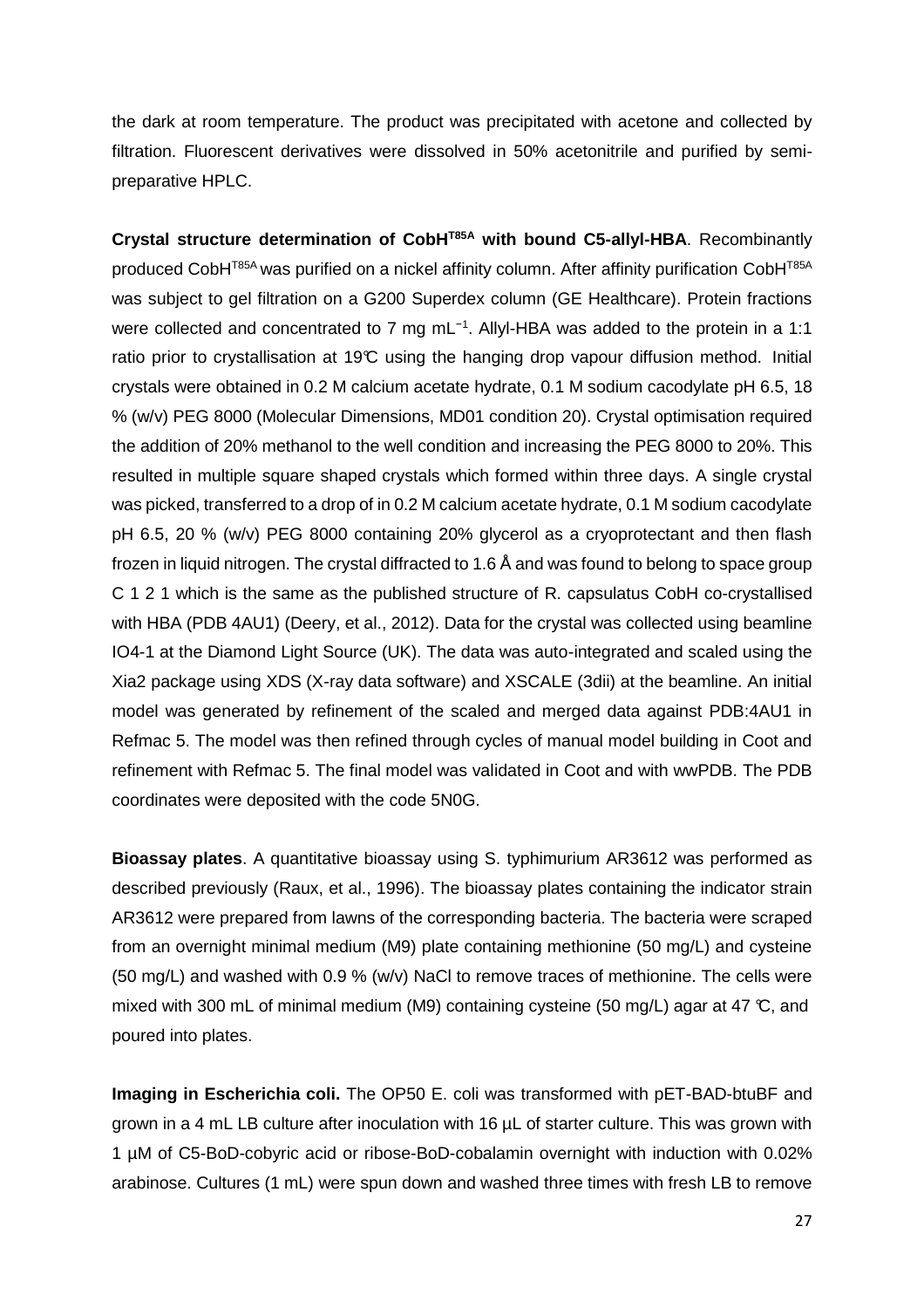external fluorophore. The final pellet was resuspended in 1 mL of fresh LB, 5  $\mu$ L of this culture was dried on to a 1 % (w/v) LB-agarose pad and imaged on an Olympus IX81 widefield microscope with PlanApo 150 x OTIRFM-SP 1.49 numerical aperture lens mounted on ASI stage (Applied Scientific), and illuminated using LED light sources (Cairn Research Ltd) with appropriate filters (YFP and mCherry, Chroma). The samples were visualised using a Princeton ProEM 1024 back-thinned EMCCD camera (Princeton Instruments) on Metamorph software (Molecular Devices). Each 3D-maximum projection of volume data was calculated from 13 z-plane images, each  $0.2 \mu m$  apart.

**Imaging in Mycobacterium tuberculosis.** Relevant strains of M. tuberculosis were grown in 150 µL cultures in a 96 well plate containing various concentrations of the BODIPY-labelled analogues of cobalamin and cobyric acid. The cells were grown for up to 48 h. After growth, the cells were spun down and washed three times to remove the fluorophore. Cells were pipetted directly onto a slide and imaged live on a Leica SP5 microscope using 594 nm excitation and imaging between 600-700 nm. The images were processed using Leica Lite confocal software and FIJI (Schindelin, et al., 2012).

**Extraction of cobalamin from Lepidium sativum using P-Per.** Lepidium sativum seeds were sterilised by washing with 70 % ethanol three times then rinsed five times with sterile water. The seeds were placed on Murashige-Skoog agar containing different concentrations of cobalamin, and grown for one week in sunlight at room temperature. The cotyledons of the cress were collected and washed 5 times with water. The residual water was removed by pipette, after centrifugation. The P-Per was prepared as instructed in the enclosed manual (Thermo Fisher): 283 µL reagent A, 2.9 µL of reagent B, and 214 µL of reagent C. A little sand was added to the cotyledons along with 100 µL of the P-Per. The cotyledons were ground using a hand-held pellet pestle for 2 minutes. The suspension was vortexed and then centrifuged for 3 minutes at 15,000 rpm rotation. The lower aqueous phase was collected and applied to the bioassay plate (see Section 2.6.1).

**Imaging in L. sativum.** L. sativum seeds were sterilised by washing with 70 % ethanol three times, then rinsed five times with sterile water. The seeds were placed on the Murashige-Skoog agar with 0.5 µM ribose-OG cobalamin, and grown at room temperature in the dark for five days. Whole cotyledons or sectioned cress were placed directly on the glass slide with water. The samples were imaged with a Leica TCS SP2 laser scanning confocal microscope (Leica Microsystems, Germany) with AOBS (Acoust-Optical Beam Splitter) detected using PMTs (photomultiplier tubes). Both the 40 x and 63 x HCX PL APO oil lenses, numerical aperture 1.25 and 1.4 respectively, were used. Samples were excited at 514 nm from an Argon–Krypton-mixed gas laser and images were acquired in the green/yellow region of the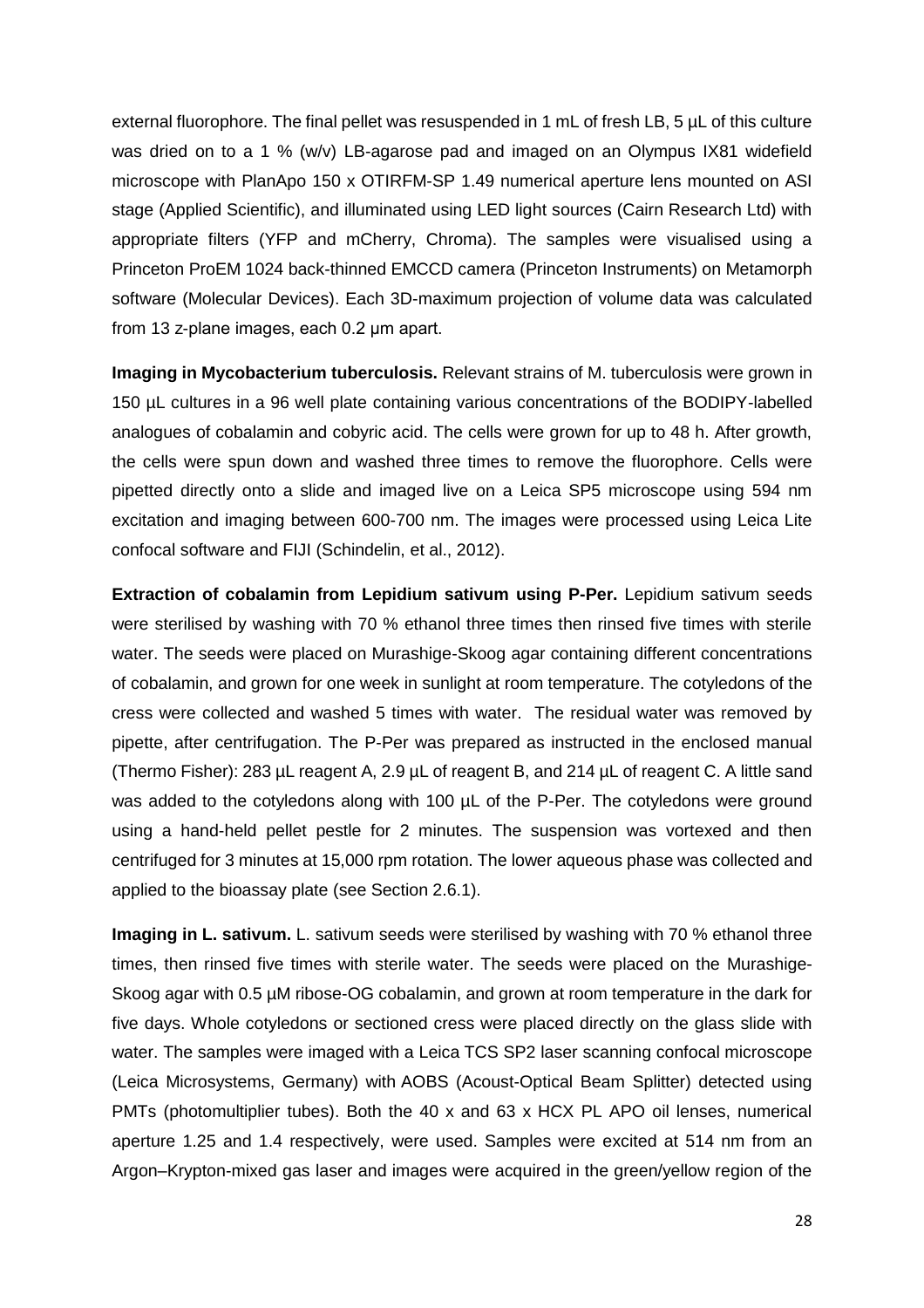light spectrum (525–590 nm). The software used to image was LCS (Leica Confocal Software) and the images were processed using Leica Lite confocal software and FIJI (Schindelin, et al., 2012).

**Imaging in Caenorhabditis elegans.** C. elegans were maintained on normal E. coli OP50 at 20 ˚C unless otherwise stated. A food source carrying the fluorescent analogues was made by transforming the OP50 with pET-BAD-btuBF and were grown in a 4 mL LB culture after inoculation with 16 µL of starter culture. This was incubated with 1 µM of C5-BoD-cobyric acid or ribose-BoD-cobalamin overnight with induction with 0.02% arabinose. 1 mL of culture was spun down and washed three times with fresh LB to remove external fluorophore. The final pellet was resuspended in 1 mL of fresh LB and 200 µL of the OP50 culture was pipetted on to the centre of NGM agar plates. These plates were left to dry in a sterile culture hood for 4 hours and then stored at 4  $\mathbb C$  until used. Three forth larval stage (L4) C. elegans were transferred to the seeded plates and left to grow at 20  $\mathfrak{C}$  for four days bef ore imaging. Three third larval stage (L3) C. elegans were transferred to the seeded plates and allowed to lay eggs. These progeny were then imaged at the L4 stage.

For each slide, 3-5 L4 stage C. elegans were mounted in M9 + 0.2 % levamisole on a 2 % agarose pad and imaged within 30 min at the University of Bristol on a Leica SP8X AOBS confocal laser scanning microscope attached to a Leica DMi8 inverted epifluorescence microscope with 'Adaptive Focus Control'. The sample was excited with a white light laser at 594 nm and detected between 599-712 nm using a hybrid gated detector for the fluorophore, and excited with a 405 nm laser, with images acquired between 410-505 nm for the gut granule autofluorescence. All images were taken using a 20 x numerical aperture 0.75 dry lens. Again the images were processed using Leica Lite confocal software and FIJI (Schindelin, et al., 2012).

**HPLC MS analysis.** Samples were separated on an Agilent 1000 series HPLC coupled to a micrOTOF-Q II (Bruker) mass spectrometer using an Ace 5 AQ column (2.1 x 150 mm; Advanced Chromatography Technologies) maintained at 30˚C and with a flow rate of 0.2 mL/min. The mobile phase consisted of  $0.1\%$  TFA ( $v/v$ ) in water (solvent A) and 100% acetonitrile (solvent B). Three different HPLC gradients were employed. Gradient 1 (methionine and SAM and analogues): Linear gradient from 0-30% solvent B over 30 mins. Gradient 2 (pathway intermediates): 5-20% B over 6 mins, 20-30% B over 19 mins followed by 30-90% B over 5 mins. Gradient 3 (fluorescent cobalamin analogues): Linear gradient from 0-100% solvent B over 45 mins. Semi-preparative HPLC was performed on an Agilent 1000 series HPLC using a CS SIL C18 column (250 mm  $x$  10 mm; 5  $\mu$ m; Charlton Scientific) at a flow rate of 5 mL/min running the gradients described above.